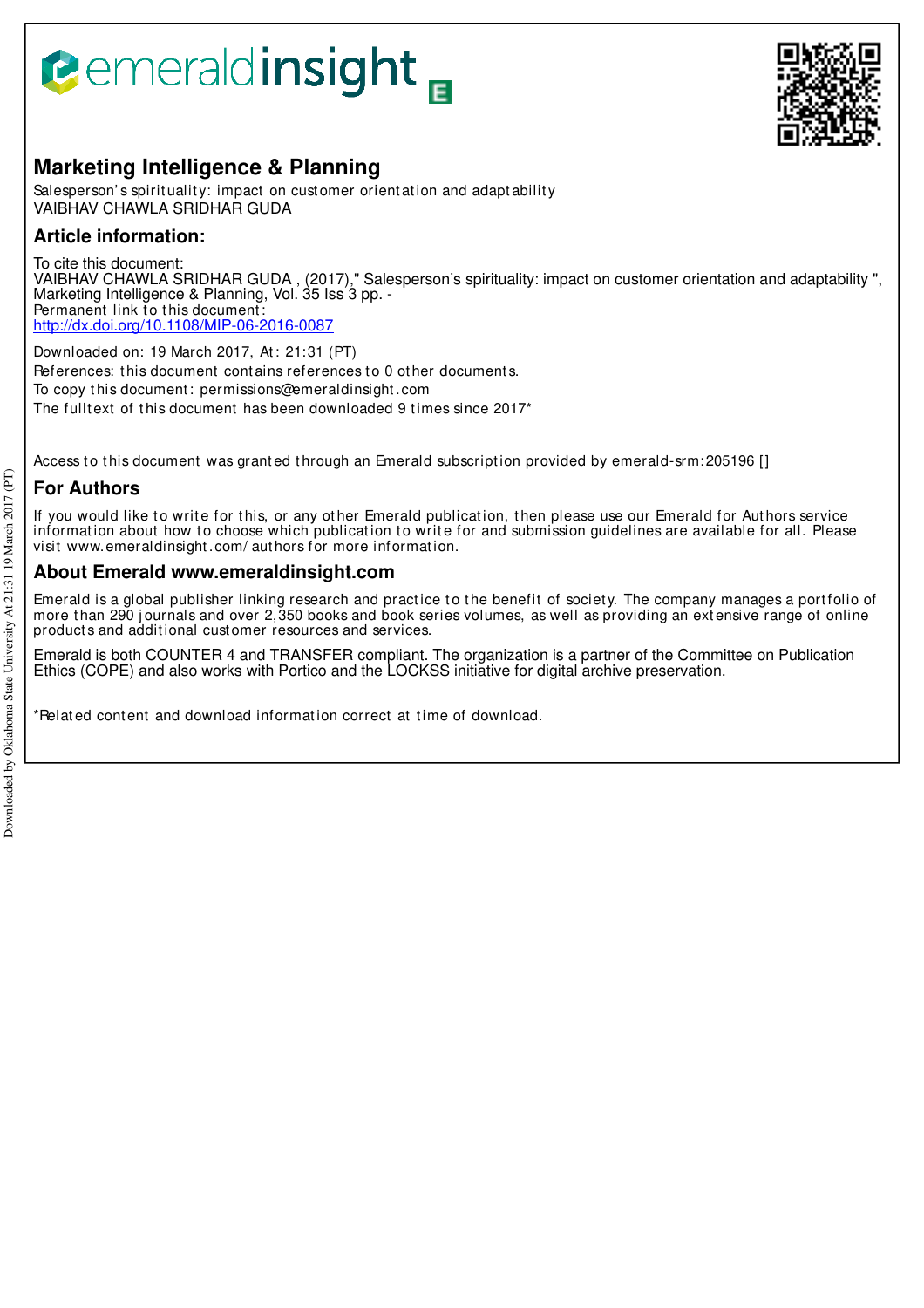#### Salesperson's Spirituality:

#### Impact on Customer Orientation and Adaptability

#### Abstract

**Purpose** - This paper uses the perspective of ego to investigate the spirituality of a salesperson and its influence on customer orientation and adaptive selling behavior. Meaningful work is proposed as a mediator.

**Design/methodology/approach - Cross-sectional data was collected from 218 insurance** salespeople in India. Bootstrap with SEM was used to test mediation.

**Findings** - The paper finds that there is full-mediation through meaningful work on both the outcome behaviors.

**Research limitations/implications - The findings will encourage researchers to link various** salesperson outcomes such as ethical sales behavior, salesperson service behavior, and so on to spirituality.

**Practical Implications** - The findings can provide some relevant inputs for sales leadership actions aimed at facilitating employees' spiritual experiences.

**Originality/value** - This is among the first few studies, as what we believe, in sales literature to find out that spirituality and sales job not only can co-exist, but they do complement each other.

Keywords - Adaptive Selling; Customer Orientation; Meaningful Work; Spirituality; Quiet Ego

**Article Classification – Research paper** 

© Emerald Group Publishing Limited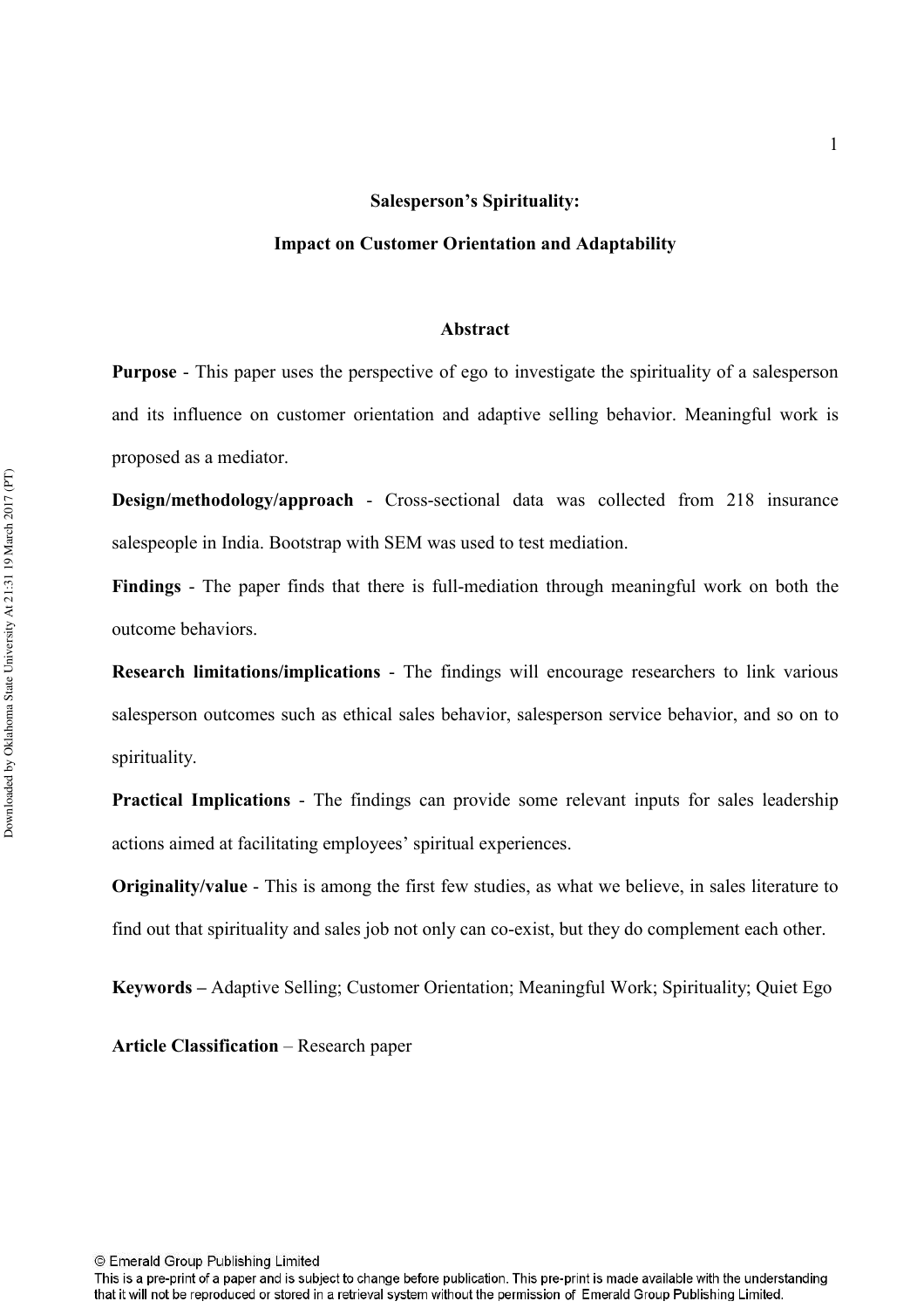#### **Introduction**

Sales jobs are becoming increasingly challenging, particularly due to a decline in traditional forms of communities and working culture (Badrinarayanan and Madhavaram, 2008). In light of this, salespeople are increasingly looking for spirituality (Cohen, 1997) as it expands the frontiers of consciousness beyond the organizational sphere (Corner, 2011) aiding intuition, creativity (Krishnakumar and Neck, 2002), and overall performance (Fry *et al.*, 2011). Spirituality enables sales executives to treat others with respect and thus builds trust, which is a key component in managing relationships (Cohen, 1997). A highly spiritual salesperson can let go of their ego (Neal, 2000), leading to better buyer–seller interactions (Pandey *et al.*, 2009). Highly spiritual salespeople question why they should sell rather than how they should sell (Willingham, 2006), thereby aligning themselves with a higher purpose at work (Ashmos and Duchon, 2000). Overall, highly spiritual sales professionals could be customer centric, adaptive to the sales context, and more likely to generate higher profits, while exhibiting enhanced productivity and less deviant behavior (Aravamudhan, 2007; Chawla, 2013; Fry *et al.*, 2010). By facilitating spirituality, organizations can build characteristics that lead to success in sales professionals, such as trust, benevolence, righteousness, and loyalty (Jurkiewicz and Giacalone, 2004).

In spite of the overwhelming evidence of the benefits of spirituality, very little progress has been made in the specific context of the sales profession. This paper attempts to fill this gap by examining the influence of spirituality on salespeople's customer orientation and adaptive selling behavior. We examine this relationship using meaningful work as the mediating variable.

#### **Spirituality**

<sup>©</sup> Emerald Group Publishing Limited

This is a pre-print of a paper and is subject to change before publication. This pre-print is made available with the understanding that it will not be reproduced or stored in a retrieval system without the permission of Emerald Group Publishing Limited.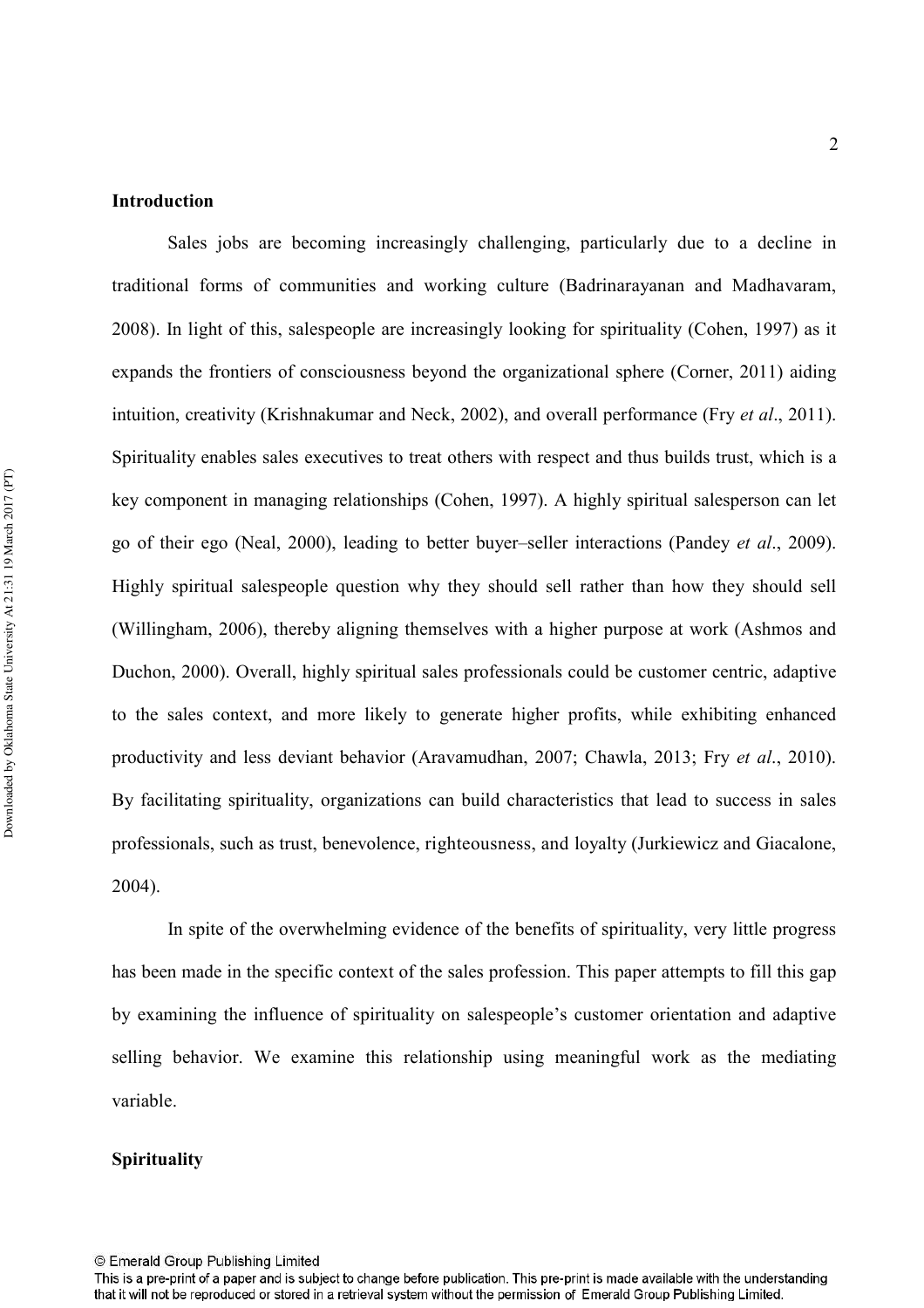Spirituality has been understood in a number of ways. Ashmos and Duchon (2000) conceptualized it as inner power; Harlos (2000) as transcendence towards ultimate values; Konz and Ryans (1999) as one's relationship with transcendent and connectedness with others; Mitroff and Denton (1999) as connectedness to one's complete self, others and the entire universe; and Vaill (1998) as an existential search. Hill *et al.* (2000) considered spirituality as feelings, thoughts, experiences, and behaviors that arise from the search for the sacred; Zinnbauer *et al.* (1999) described it as a search for the sacred; and Underwood (2006) as one's union to the divine, connectedness, compassion, mercy, and gratitude.

In this study, we adopted Piedmont's conceptualization of spirituality as coming from a self-interest transcendent perspective; that is, "the capacity to look life from a transcendent perspective in which a person sees a fundamental unity among the diverse strivings of nature and finds a bonding with others that cannot be severed, not even by death" (Piedmont, 1999, p. 988). This conceptualization has merits, as it is non-religious and hence widely applicable (e.g. Burris et al., 2011; Diessner et al., 2008; Piedmont, 2007; Piedmont and Leach, 2000 etc.). It was also noted as among the two best conceptualizations of spirituality in a critical review of 24 definitions of spirituality conducted by Kapuscinki and Masters (2010). Piedmont's definition of spirituality has three dimensions: prayer fulfillment, which is "the feeling of joy and contentment from one's prayers and/or meditations"; universality, which comprises "a belief in the unity and purpose of life"; and connectedness, which is "a belief that one is part of a larger human orchestra whose contribution is indispensable in creating life's continuing harmony" (Piedmont, 1999, p. 988).

#### **Theory of Self-Interest Transcendence**

This is a pre-print of a paper and is subject to change before publication. This pre-print is made available with the understanding that it will not be reproduced or stored in a retrieval system without the permission of Emerald Group Publishing Limited.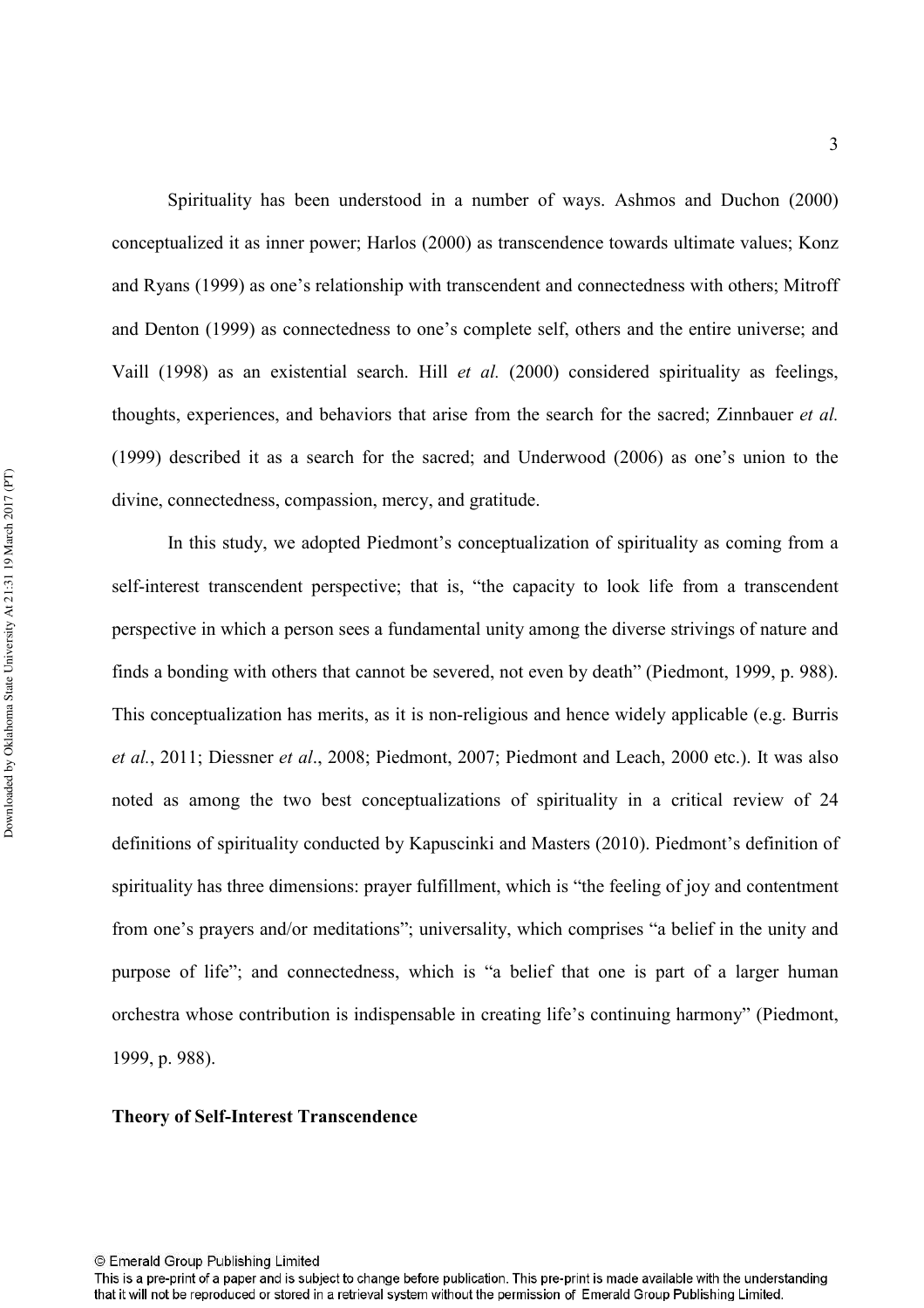Long back Fiske (1992) stated the ailing problem of the fields of psychology and social science is the foundational assumption that individuals are self-interest seeking at the expense of others. The assumption that an individual is selfinterest seeking can be inferred from several theories like agency theory, transaction cost theory, motivational theories, utility maximization theory, morality and ethics, and psychoanalytic theory and so on. However, Seligman (1999) rejected this negative assumption of human motivation. He laid foundations to positive psychology domain that assumes that individual is socially and morally motivated and would like to shed ego.

In the similar lines to Seligman's proposal, Bauer and Wayment (2008), call for moving away from individual notions of self versus others through their self-interest transcendence theory. This mid-range theory explains how individual transcends from noisy ego to quiet ego. Ego indicates the structure or organization of one's concept of self and others (Wayment *et al.*, 2015). Ego could be about situations, in persons and in the development of person over time. Through their theory, Bauer and Wayment (2008) suggest that there are two paths to transcendence; (a) balancing the needs of self and others in everyday life; and (b) develop compassion, non-defensive self-awareness and interdependent self-identity.

As per the Self-Interest Transcendence theory, two kinds of egos exist: noisy and quiet (Bauer and Wayment, 2008; Shaver, 2010; Wayment *et al.*, 2015). When the noisy ego is prominent in individuals, they are defensive, and concerned about their status, approval from others, and appearances. When the quite ego is high, they are more concerned with the underlying meaning and process of the job undertaken. The noisy ego processes information that blinds people to their shortcomings and undermines their relationship with others (Leary, 2004). Thus, even at the expense of others, it forms the primary source of personal distress and

<sup>©</sup> Emerald Group Publishing Limited

This is a pre-print of a paper and is subject to change before publication. This pre-print is made available with the understanding that it will not be reproduced or stored in a retrieval system without the permission of Emerald Group Publishing Limited.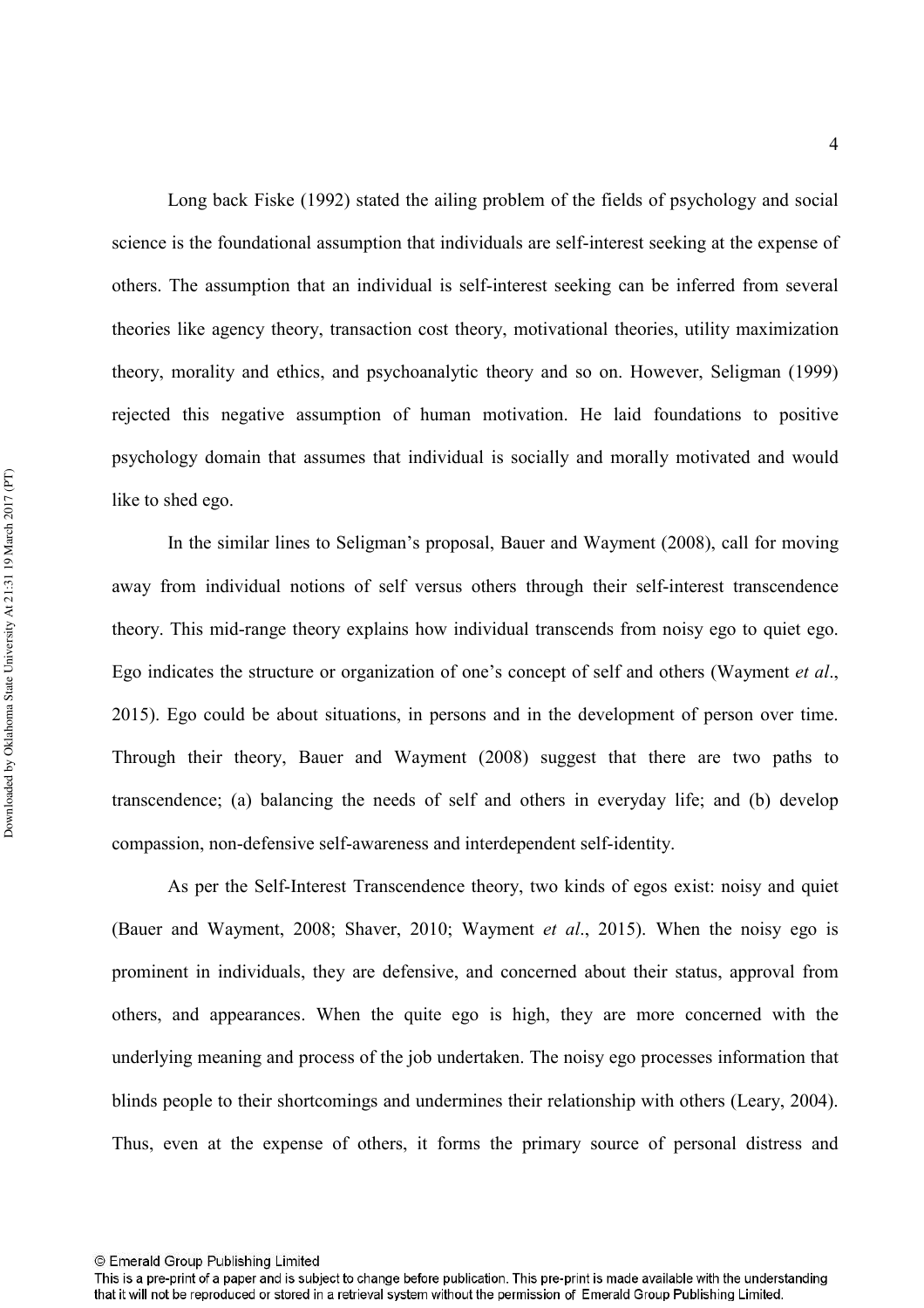interpersonal strife (Waldron, 2003). On the other hand, the quiet ego helps individuals to be open to others' point of view and is more inward looking, and thus broadens the self-other vision. The quiet ego is less negatively influenced by the self as it seeks to create a sense of unity and purpose in the life (Leary, 2004). After a certain point, increased self-interest can be detrimental to the self and to others. Hence, the individual will transcend from having a noisy to a quiet ego. This transcendence is facilitated by spirituality (Ardelt, 2008).

In general, a salesperson's ability to understand customer requirements and balance this with their own requirements determines their customer orientation and adaptability. In turn, these aspects significantly influence performance. Salespeople who comprehend and exhibit high levels of human understanding ideally possess a quiet ego, while those who lack such empathy may possess a noisier ego. In fact, in the personal interest, salespeople may exhibit altruistic behavior (Etzioni, 1988, Jensen, 1994, Sen, 2002) thus transcending from noisy ego to quiet ego. Compassion towards others helps shape self-identity and wellbeing (Gilbert, 2009), while transcendence helps individuals to avoid a static existence (Kosloff *et al.*, 2008) and develop humility (Powers *et al.*, 2007). It also enhances mental health (Mackenzie *et al.*, 2000), commitment to serve, and commitment to give and pursue ethical conduct (Ardelt, 2008), thus advancing personal growth, and the desire to contribute to something larger than oneself (Hawley, 1993) and pursue job satisfaction (Komala and Ganesh, 2007).

#### $C$ *ustomer Orientation*

Customer orientation entails the application of marketing concept by the sales professionals at the customer level and is understood as a set of behaviors that helps customers to make purchase decisions that best satisfy their needs (Saxe and Weitz, 1982). Customer-oriented sales professionals act as consultants, advocates, and friends while helping in customer decision

<sup>©</sup> Emerald Group Publishing Limited

This is a pre-print of a paper and is subject to change before publication. This pre-print is made available with the understanding that it will not be reproduced or stored in a retrieval system without the permission of Emerald Group Publishing Limited.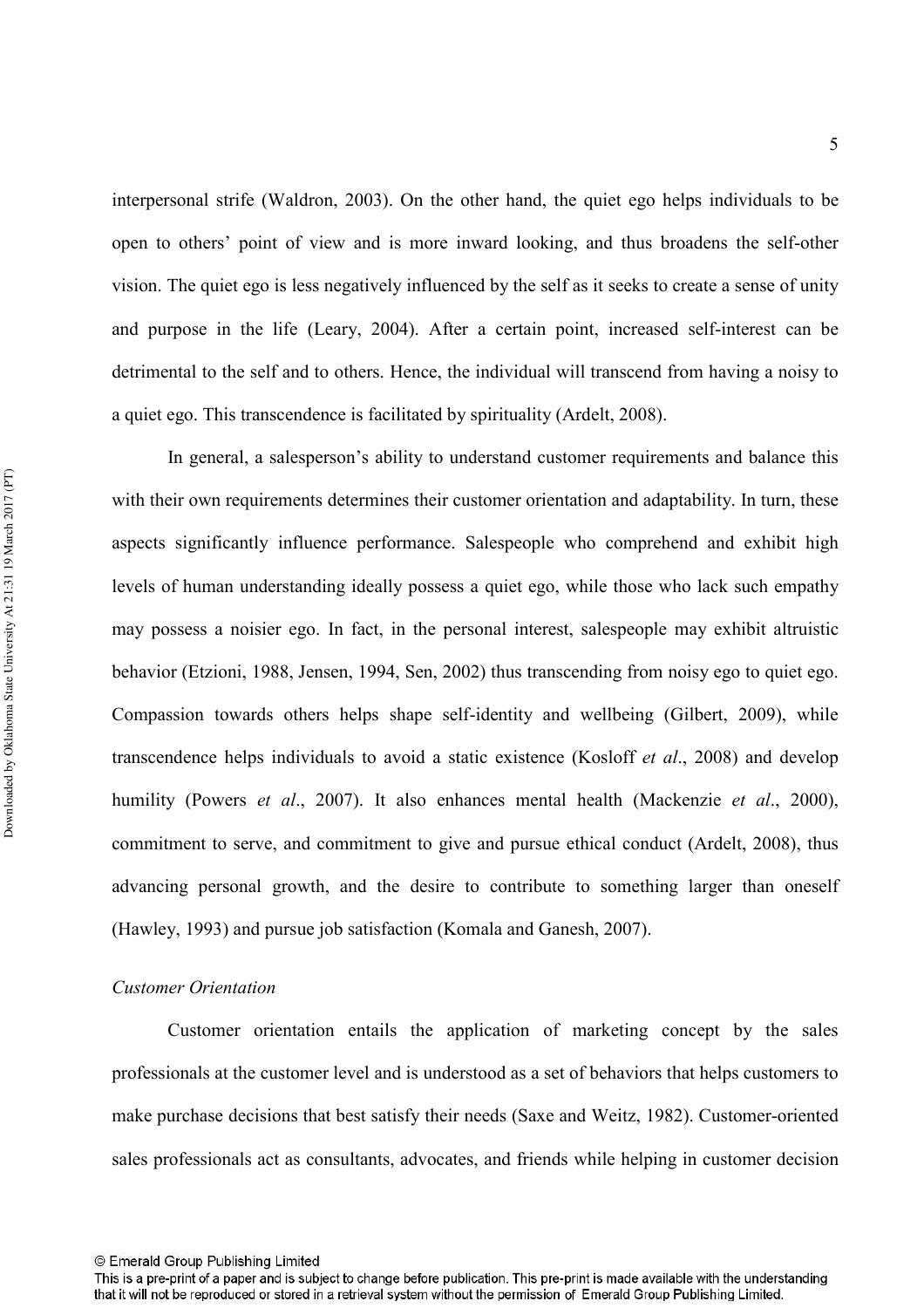making. They focus on the long-term satisfaction of the customer and not the immediate impact of the sale itself (Kelley, 1992). Such sales professionals are intrinsically motivated to contribute to their own wellbeing, and the wellbeing of others and of organizations (Sagiv and Schwartz, 2000); listens to customers; and engage in dialogue that is fruitful for both parties (Thakor and Joshi, 2005). Customer orientation thus leads to better long-term performance (Jaramillo and Grisaffe, 2009), better customer perception about the salesperson, and customer trust and satisfaction (Stock and Hoyer, 2005).

Salespeople with a high customer orientation have been found to have higher concern for the others, as well as for themselves, while those with low customer orientation lack concern for others but have high concern for themselves (Blake and Mouton, 1970; Buzzotta *et al.*, 1972; Saxe and Weitz, 1982; Thomas, 1976). The above mentioned transcendence of ego involves a concern for solving customers' problems by sacrificing self interests (Bodkin, 1989; Bodkin and Stevenson, 1993). In addition, highly customer-oriented sales professionals not only discuss product benefits, but also limitations (Schwepker, 2003), thereby reflecting their self-interest transcendence. As per Williams (1998), a highly customer-oriented sales professional will mostly exhibit coordinative negotiation behaviors, while one with low customer orientation may exhibit command and competitive behaviors. Sales professionals that exhibit coordinative behaviors will experience transcendence and look for mutual obligations and gains, rather than just personal gains. Thus, customer orientation involves self-interest transcendence and mutually beneficial behaviors, in which spirituality plays a role.

*H*<sub>1</sub>: There is a positive relationship between spirituality and customer orientation

*-* 

This is a pre-print of a paper and is subject to change before publication. This pre-print is made available with the understanding that it will not be reproduced or stored in a retrieval system without the permission of Emerald Group Publishing Limited.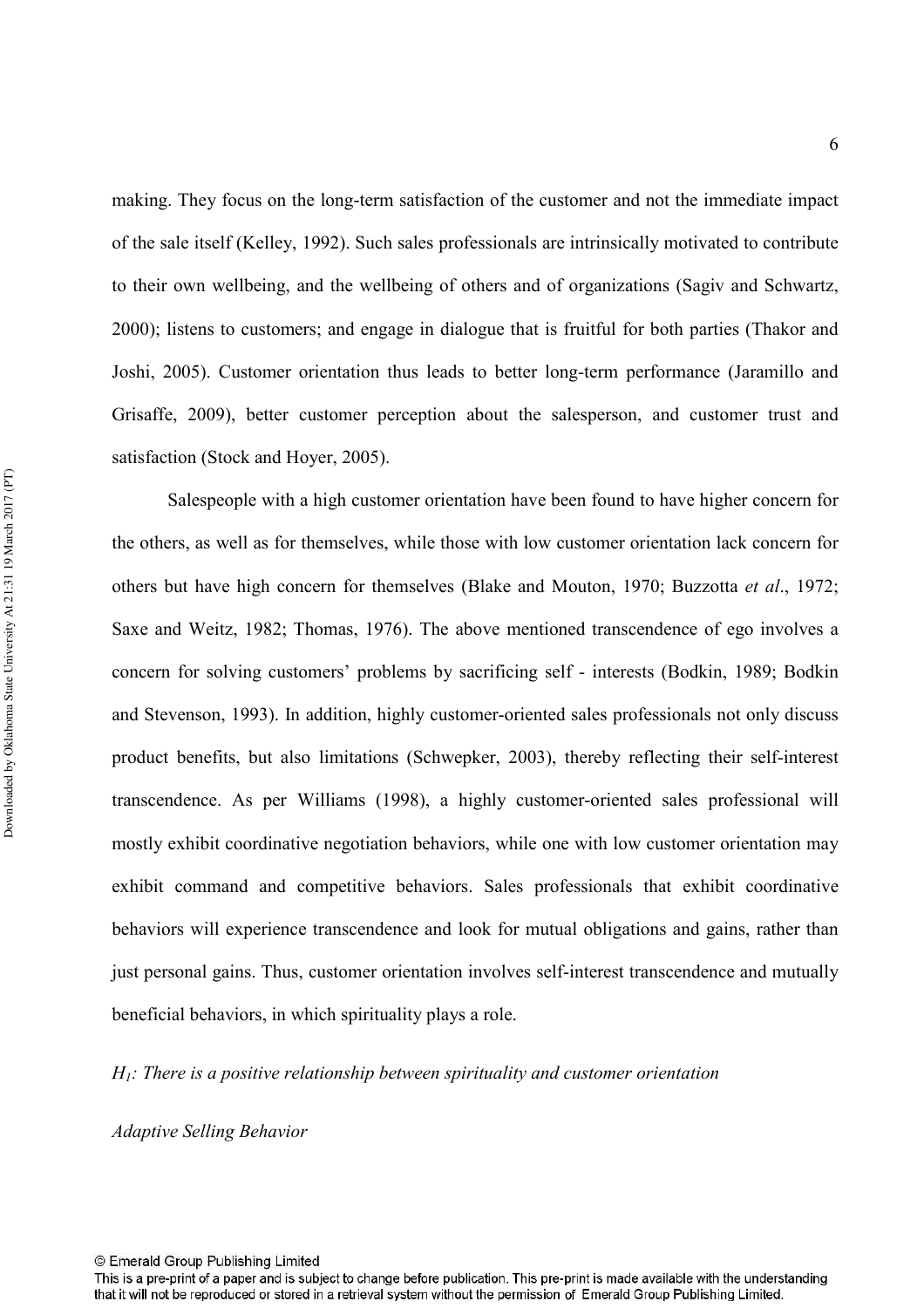Adaptive selling behavior involves altering behaviors during customer interactions based on the perceived information about the nature of the selling situation to ensure meaningful dialogue with customers (Spiro and Weitz, 1990). Such adaptation enables sales professionals to assess customer problems and offer solutions, while ensuring that customers can freely express any issues (Jaramillo and Grisaffe, 2009).

Extrinsically motivated sales professionals focus their attention on the outcomes of their work (Weitz et al., 1986), and thus achieve success through tried and tested methods, rather than innovative approaches, in their ever-changing sales environment. This implies that adaptive selling behavior is independent of the influence of economic or narrow self-interests. Thus, adaptive selling behavior can result from the empathetic concern and altruistic motivation of the sales professional towards the customer (Kim, 2010), indicating transcendence from noisy to quiet ego.

Evidence exists in the literature about the positive associations of adaptive selling with perspective-taking (Spiro and Weitz, 1990), which is defined as the ability to put oneself in others' shoes to understand their situation (Davis, 1983). Thus, it can be said that adaptive salespeople have a quiet enough ego to hear others' concerns. There is also evidence in the literature of positive associations between adaptive selling and empathetic concern (Spiro and Weitz, 1990), which is understood as the ability to feel the emotions of others. Thus, adaptive salespeople are receptive to customers' internal rhythms, and hence, have a relatively quieter ego.

 $H_2$ : There is a positive relationship between spirituality and adaptive selling behavior

*Spirituality and Meaningful work* 

<sup>©</sup> Emerald Group Publishing Limited

This is a pre-print of a paper and is subject to change before publication. This pre-print is made available with the understanding that it will not be reproduced or stored in a retrieval system without the permission of Emerald Group Publishing Limited.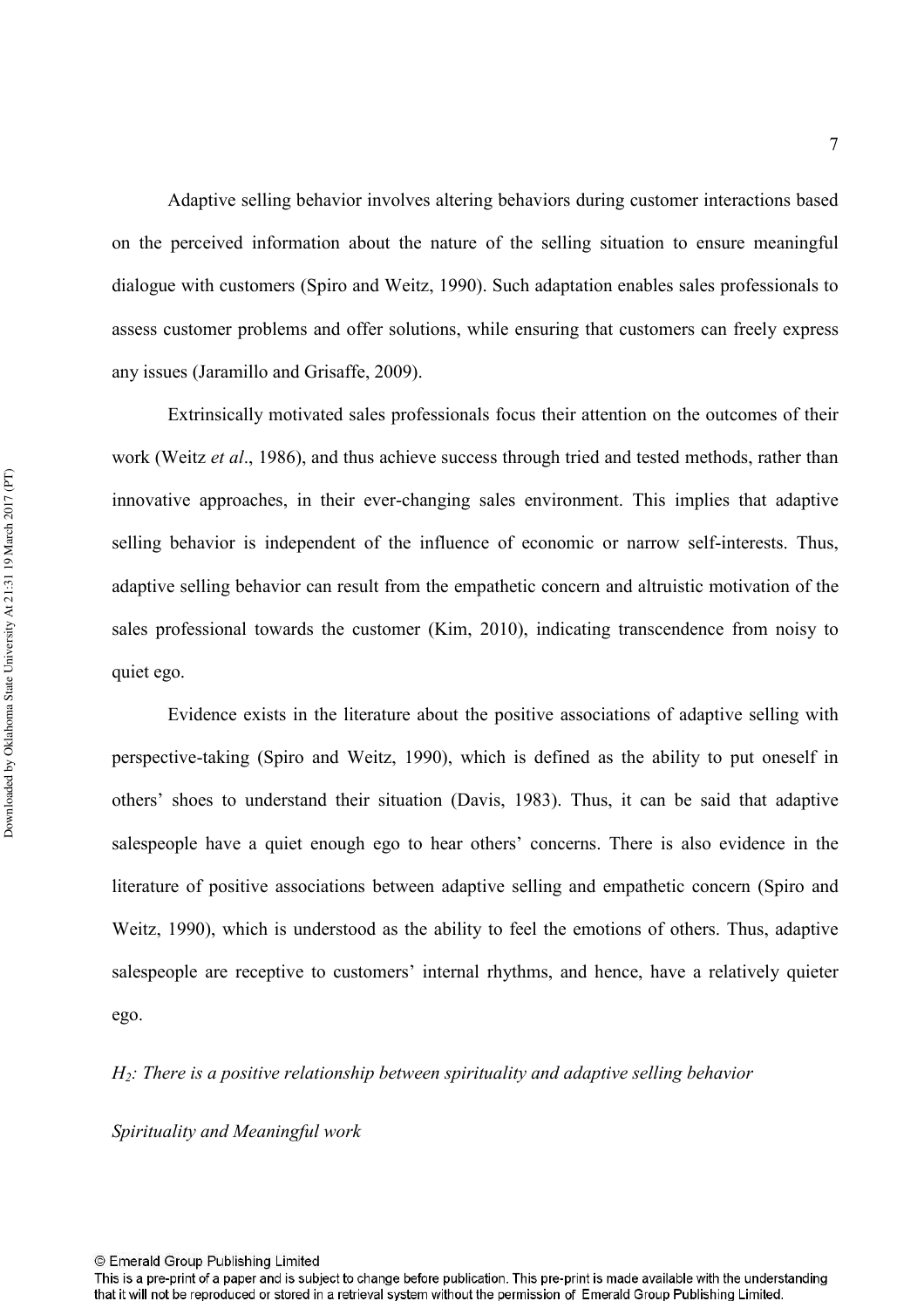Meaningful work implies that the work is significant in the eyes of the employee (Rosso et al., 2010), thus varies from one person to another because of individual idiosyncratic interpretations, and evaluation of the task at hand and its relevance to the self and others (Wrzesniewski et al., 2003). Meaningful work entails seeking value in what one does by aligning it with a higher purpose (Duchon and Plowman, 2005; Overell, 2008) that is worthwhile in the larger scheme of things (Ashmos and Duchon, 2000). Meaningful work creates a sense of joy (Wrzesniewski *et al.*, 2003) that enlivens the self via the full use of one's talents and potential (Fry, 2003). It connects workers to a larger good and to things viewed by the worker as important in life (Giacalone and Jurkiewicz, 2003).

Individuals often turn to spirituality in their search for meaning and purpose in life (Frankl, 2008), and think of their work in spiritual terms (Sullivan, 2006). Spirituality induces self-interest transcendence (Chawla, 2013; Maslow, 1971; Pawar, 2009), thus moving a person closer to quieter ego, which is more balanced and open to others as compared to noisier ego (Ardelt, 2008). This quiet ego expresses itself as the commitment to serve others, giving meaning to the individual (Ardelt, 2008). In salespeople, it may express as the commitment to serve the customers, as this is the greater purpose (or meaning) at work for most salespeople (Willingham, 2006). Since meaningful work emphasizes the need to serve customers, it may ultimately result in customer-oriented behaviors that help best solve customer problems to achieve customer satisfaction. This argument is supported by expectancy theory which states that more the commitment (valence) to an anticipated outcome (serving customers), more is the internal motivation to expend efforts to achieve that outcome (Thomas and Velthouse, 1990).

Thus, we propose the following:

This is a pre-print of a paper and is subject to change before publication. This pre-print is made available with the understanding that it will not be reproduced or stored in a retrieval system without the permission of Emerald Group Publishing Limited.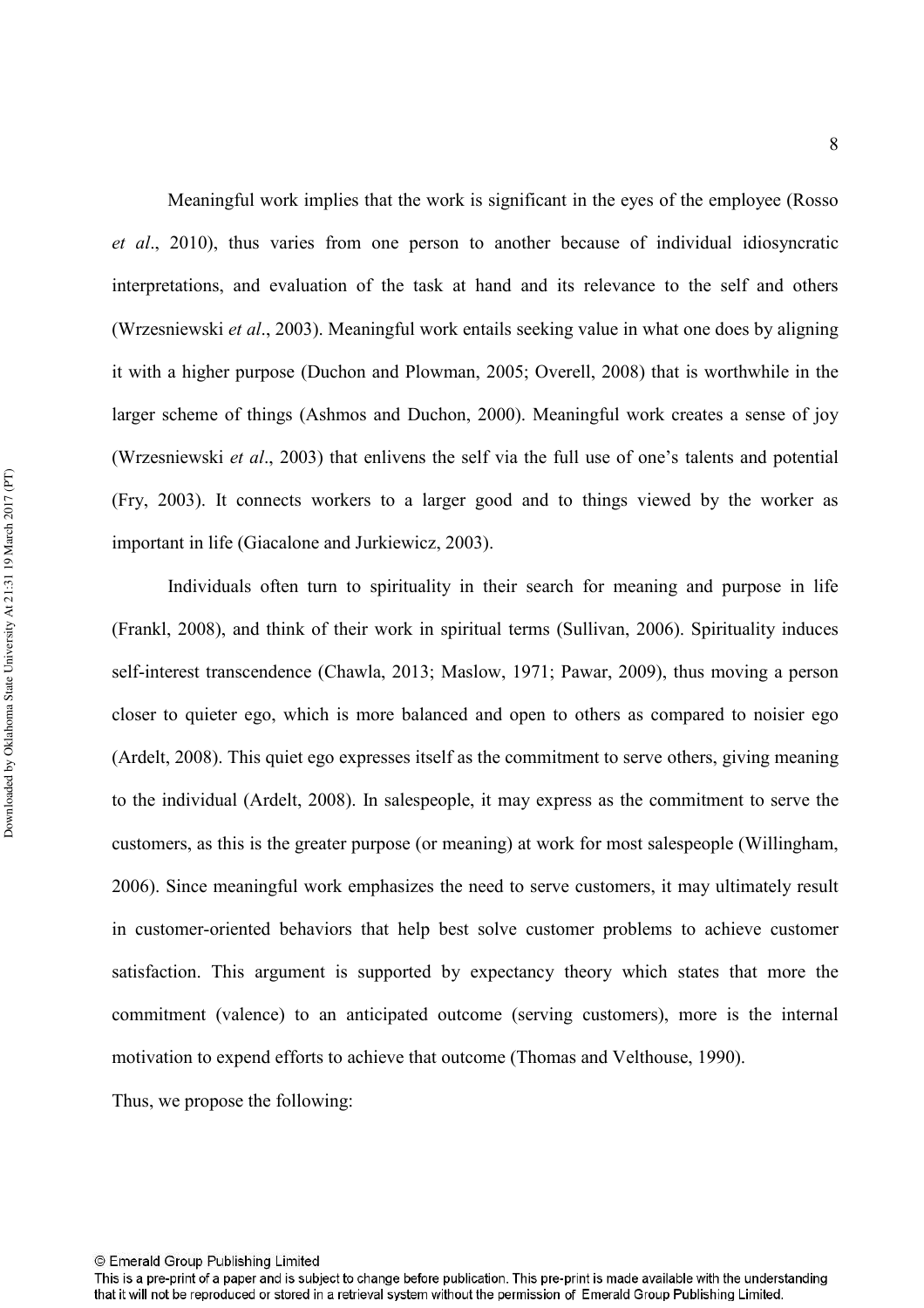*H*<sub>3</sub>: Meaningful work mediates the relationship between the spirituality and customer *crientation of a salesperson* 

The sense of joy that is derived from meaningful work (Wrzensniewski *et al.*, 2003) connects sales professionals to a larger good and to the aspects that are important to their work life (Giacalone and Jurkiewicz, 2003). Meaningfulness in work may motivate the salesforce by tapping into and unleashing the human spirit to earn respect and demonstrate value to others (Fineman, 1983). Adaptive selling requires such spirit to alter the behaviors in customer interaction or selling situations (Spiro and Weitz, 1990). Making work meaningful for a salesforce builds their altruistic motives, which can in turn result in adaptive selling behavior (Giacobbe *et al.*, 2006). Meaningful work for sales force is focused on the motive of making difference in the lives of customers. Since enhancing customer lives requires an understanding of each customer's unique viewpoint, needs, and situations, salespeople should possess good 'perspective-taking' skills and 'empathy', both of which involve transcendence of self-interest and adaptation of sales behaviors (Spiro and Weitz, 1990). Hence, meaningful work will lead a salesforce to practice adaptive selling behaviors.

*H*<sub>4</sub>: Meaningful work mediates the relationship between spirituality and adaptive selling 

#### **'**

Initially, an exploratory study was conducted on sales professionals to understand whether and how spirituality plays a role to influence sales professional's behaviors. Semi structured personal interviews with eight experienced sales professionals (average experience of 12 years) was conducted for about 15 minutes each. We could deduce from the content analysis

9

<sup>©</sup> Emerald Group Publishing Limited

This is a pre-print of a paper and is subject to change before publication. This pre-print is made available with the understanding that it will not be reproduced or stored in a retrieval system without the permission of Emerald Group Publishing Limited.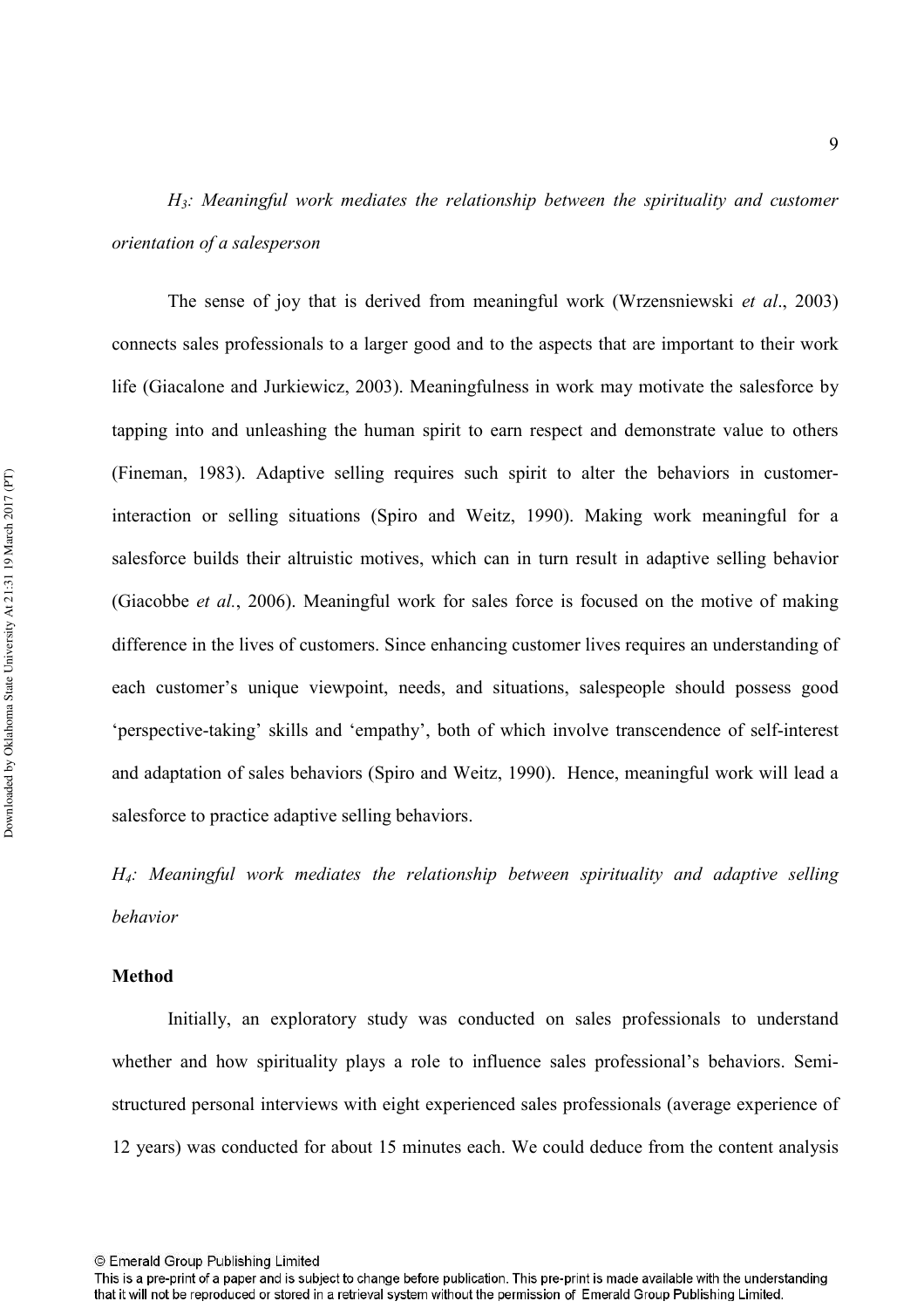of the interviews that spirituality induces commitment to contribute to customers (i.e. develop meaning in work), that further drives sales professional's actions in customer orientation and adaptive selling. Later we scaled up and conducted a cross sectional survey on insurance front line sales managers drawn from 10 different companies and having their offices in Chandigarh, Mohali, Panchkula and Ambala regions of Northern India.

Existing scales were identified from the literature and were subjected to a qualitative assessment by six professors working in the area of marketing and eight sales professionals. Refined items were then subjected to a pre-test on 35 front-line sales managers. Results were examined using the descriptive statistics (skewness and kurtosis), and item-to-total correlation as suggested by Hair et al. (2010). Items with weak item-to-total correlation were eliminated or modified prior to final data collection. The constructs in the final survey were measured using a mix of 7-point and 5-point Likert like scales in order to reduce the possibility of common method bias.

We adopted the nine item short version of the spiritual transcendence five point scale developed by Piedmont (1999) which was also endorsed by Kapuscinski and Masters (2010) as the best available spiritual measures. The scale has three dimensions: prayer fulfillment, universality and connectedness. During the face validity we added one item as suggested by the reviewers. However, pretesting on sales executives resulted in removing three items. Two items from the prayer fulfillment dimension: 'Prayers or meditations make me stronger internally' and 'Prayers or meditations give me inner peace', were eliminated because their skewness and kurtosis values were outside the suggested range of  $-1 \le x_i \le +1$  and  $-1.5 \le y_i \le +1.5$  respectively, where  $x_i$  and  $y_i$  are the skewness and kurtosis values of the i<sup>th</sup> item (Hair et al., 2010). One item from the universality dimension: 'I feel affection with all of humanity' did not fulfill the criteria

<sup>©</sup> Emerald Group Publishing Limited

This is a pre-print of a paper and is subject to change before publication. This pre-print is made available with the understanding that it will not be reproduced or stored in a retrieval system without the permission of Emerald Group Publishing Limited.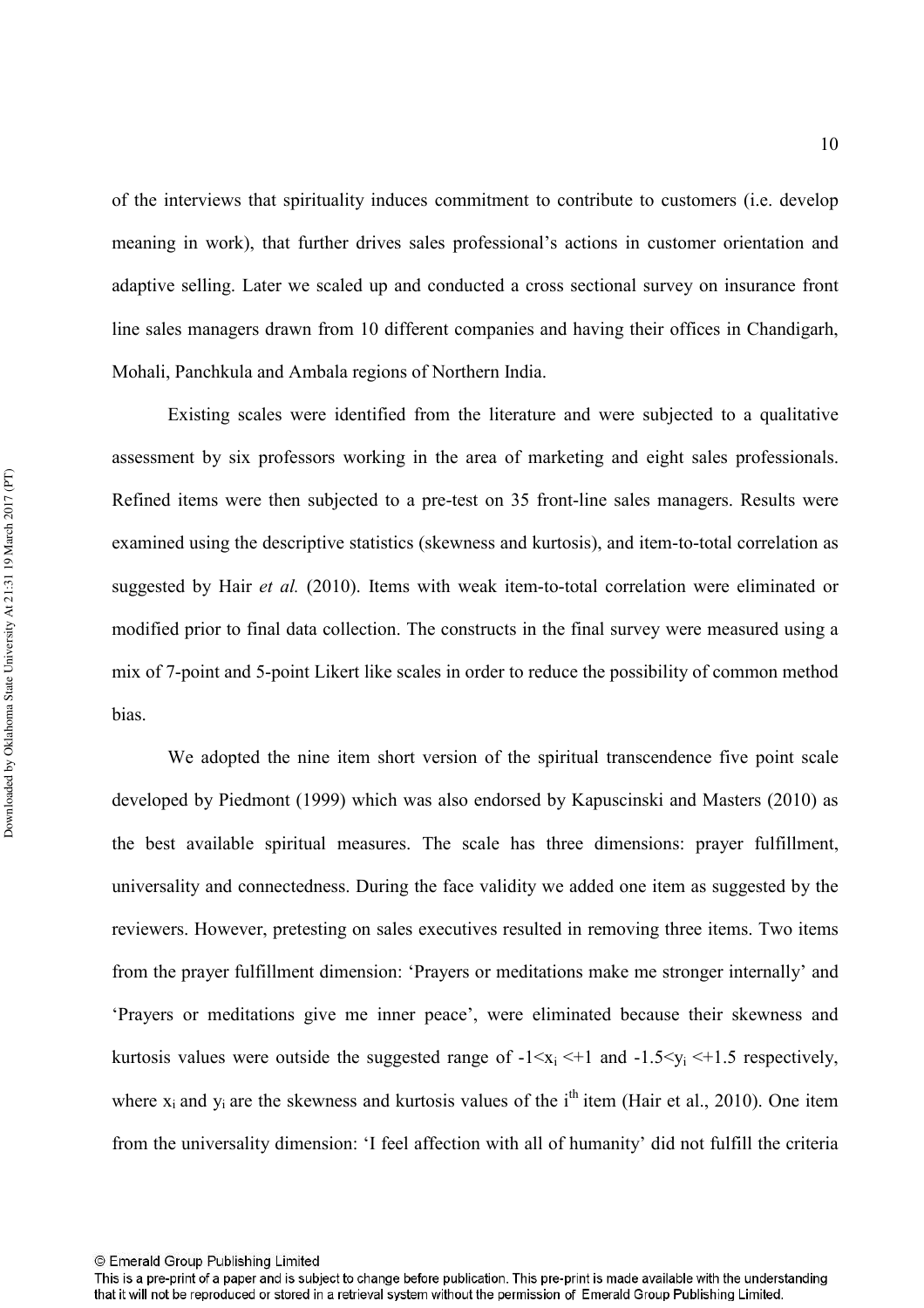for the minimum item-to-total correlation value of .4, and was therefore eliminated. We used the eight item five point meaningful work scale from Willingham (2006) and added one item each representing alignment and joy. Out of the ten items, one item: 'I have a clear life purpose' was removed because of the poor skewness and kurtosis values and two items: 'Fear of failure and/or rejection restricts my ability to sell' and 'I welcome problems and challenges (in selling) as a way to grow and become more successful' had poor item to total correlation values and were, therefore, eliminated. Out of the twelve item seven point scale customer orientation scale (Saxe and Weitz, 1982), pretesting results suggested us to remove four items. The item: 'A good salesperson has to have the customer's best interest in mind', had low item-to-total correlation value of .32, which is below the minimum suggested value of .4 (Hair et al., 2010). Therefore, it was eliminated. Other three eliminated items were: 'I try to find out what kind of products/services will be most helpful to a customer', 'I try to solve a customer's problem with the products/services I sell' and 'I try to figure out what a customer's needs are'. These three items were having skewness and kurtosis values outside the suggested range of  $-1 \le x_i \le +1$  and  $-$ 1.5 $\leq$ y<sub>i</sub>  $\leq$ +1.5 respectively, where x<sub>i</sub> and y<sub>i</sub> are the skewness and kurtosis values of the i<sup>th</sup> item (Hair et al., 2010). Finally, one item: 'I treat each customer differently from the other', was removed from the seven item seven point adaptive selling behavior scale by Spiro and Weitz (1990). The item was eliminated because it exceeded the suggested limit for skewness value.

Of the 218 respondents only two percent were under graduates, about 17 percent were female and nearly 30 percent were not married. Nearly 65 percent of the respondents had five or more years of experience. Out of the 218 responses, two were not useful due to serious incompleteness. Non response to about two items was observed from twenty one respondents. Missing values were computed using individual mean method as suggested by Shrive et al.

<sup>©</sup> Emerald Group Publishing Limited

This is a pre-print of a paper and is subject to change before publication. This pre-print is made available with the understanding that it will not be reproduced or stored in a retrieval system without the permission of Emerald Group Publishing Limited.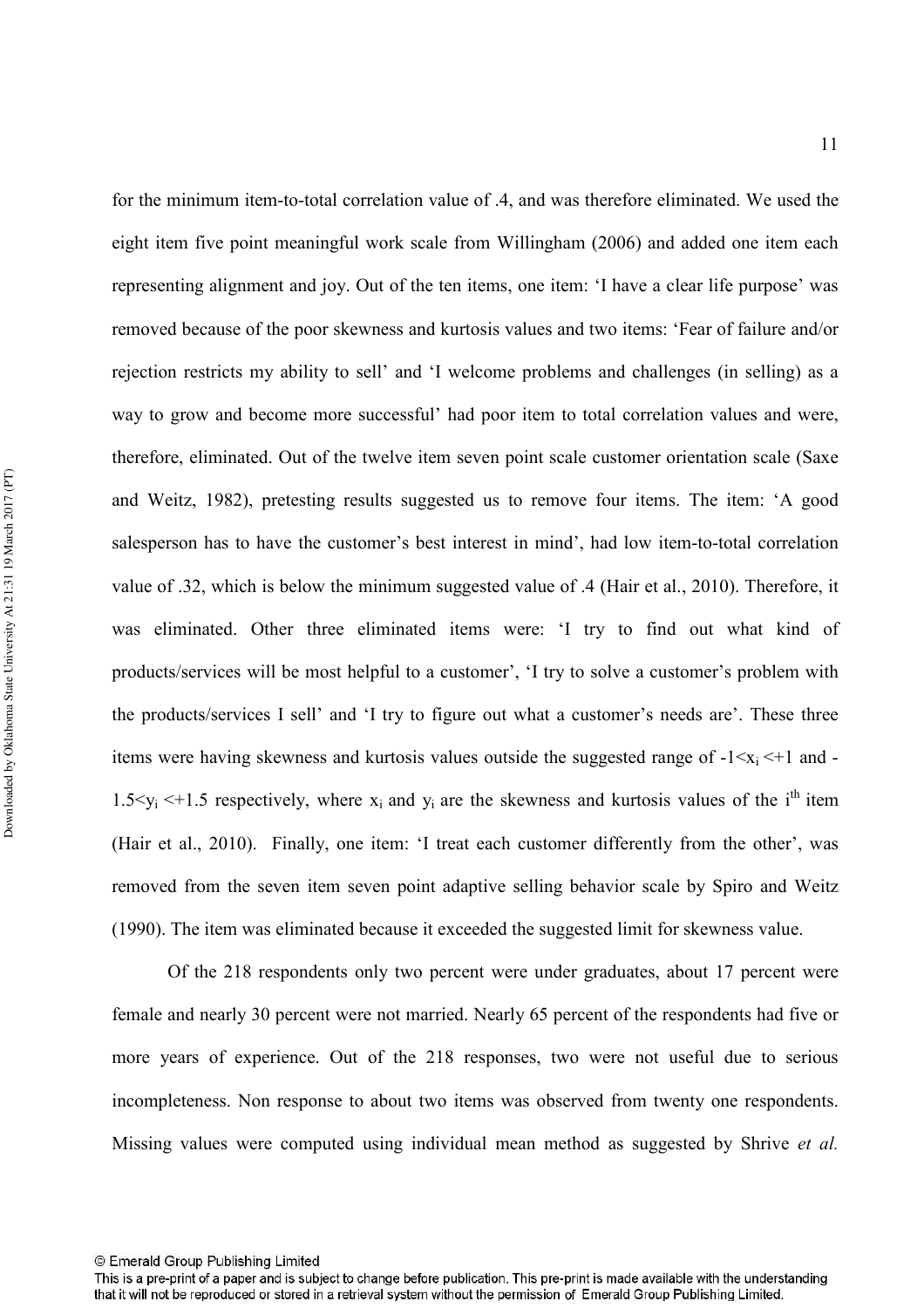(2006). Resultant 216 responses were subjected to common method bias as recommended by Podsakoff and Organ (1986). Results from a principal components factor analysis showed that there were eight factors with 63.97 percent of total variance explained and with an Eigen value greater than 1. The first factor accounted for 22.03% of the total variance explained, thus proving no existence of common methods bias in the data. This study further applied marker variable technique given by Lindell and Whitney (2001) to assess the common method bias. This technique can be implemented both in a priori and posthoc fashion. We used posthoc guidelines from Lindell and Whitney (2001), Malhotra *et al.* (2006), and Richardson *et al.* (2009) to apply the technique on the data. We selected a posthoc marker which is theoretically unrelated to at least one substantive variable. In post-hoc fashion, the best estimate of common method variance (CMV) in a data set is represented by the second-smallest positive correlation between a substantive variable and the post-hoc selected marker variable (Lindell and Whitney, 2001). Correlations between salespersons' propensity to leave the organization, the single-item post-hoc marker in this study (mean  $= 3.78$ , s.d.  $= 2.18$ ), and other key variables were uniformly low. In this study, the second-smallest positive correlation, r<sub>M2</sub>, was .10 (non-significant). For factor correlation calculation, according to Malhotra *et al.* (2006), the uncorrected estimate  $r_{U(Sipirituality, Meaning)} = .29$ , the CMV adjusted correlation  $r_{A(Sipirituality, Meaning)} = .21$  with  $t = 2.94$ , similarly  $r_{U(Sipirituality, CO)} = .17$ ,  $r_{A(Sipirituality, CO)} = .07$  with  $t = 1.00$ ,  $r_{U(Sipirituality, ADAPT)} = .24$ ,  $r_{A(Sipirituality, ADAPT)} = .15$  with t = 2.13,  $r_{U(Meaning, CO)} = .46$ ,  $r_{A(Meaning, CO)} = .40$  with t = 6.35,  $r_{U(Meaning, ADAPT)} = .27$ ,  $r_{A(Meaning, ADAPT)} = .18$  with  $t = 2.59$ ,  $r_{U(CO, ADAPT)} = .38$ ,  $r_{A(CO, ADAPT)} = .38$ .31 with  $t = 4.97$ . These results show that all CMV-adjusted correlations except between spirituality and customer orientation remain significant (at 95% significance level, two-tailed), therefore the common method bias is not found to be a concern in this study. The responses were

<sup>©</sup> Emerald Group Publishing Limited

This is a pre-print of a paper and is subject to change before publication. This pre-print is made available with the understanding that it will not be reproduced or stored in a retrieval system without the permission of Emerald Group Publishing Limited.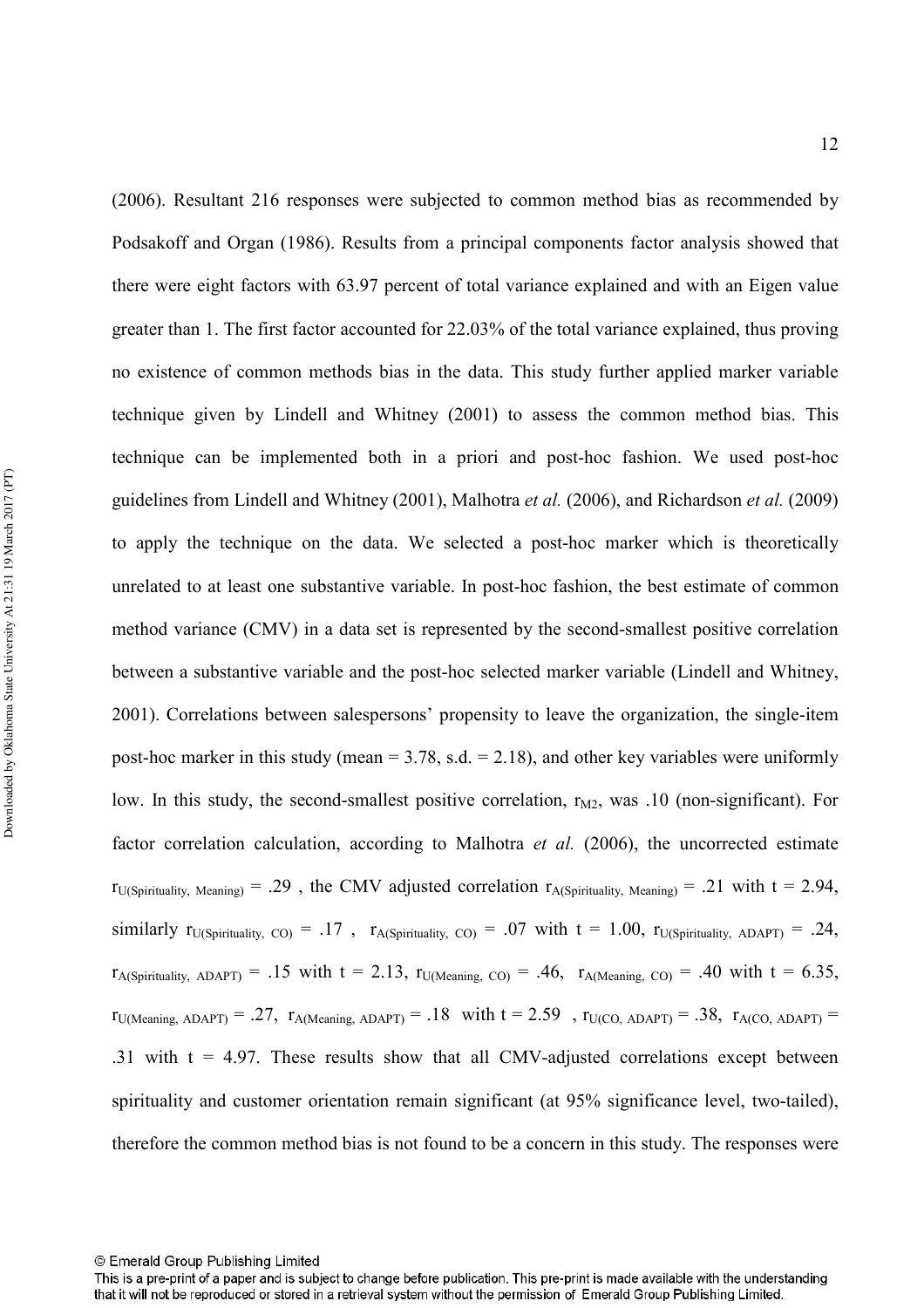also examined for social desirability bias using a slightly modified version of Goldsmith and Hofacker (1991) ten-item short form of the original social desirability scale. Sixteen more responses were eliminated and the final data set consisted of 200 sample points.

#### **Results**

#### *Model Validation*

The CFA measurement model with 28 items and 4 constructs initially showed a poor fit:  $(X^2 = 596.80, df = 341, P = .00)$ ; normed chi-square (CMIN/DF) = 1.75; root mean square error of approximation (RMSEA) = .06; comparative fit index (CFI) = .85; Tucker-Lewis Index (TLI)  $= 0.84$ . The model was then modified based on indicators such as standardized residual covariance matrix scores suggested by Hair et al. (2010), standardized regression weights (r), and squared multiple correlations  $(R^2)$  as well as theoretical justification. The items were eliminated from the initial measurement model in a series of steps to improve the model fit. From the six item scale of adaptive selling behavior, two items were removed. One item: 'I do not use a fixed sales technique' had low value of squared multiple correlation (.18), and the other: 'I change my technique from one customer to another' had high values of standardized residual covariances. From the spirituality scale, one item: 'I am concerned about those who will come after me in life' from the connectedness dimension was eliminated due to low squared multiple correlation and high value of standardized residual covariance. Two items: 'I am excited about what my product or service does for people' and 'My purpose in selling is to make life better for customers' were removed from the meaningful work scale. Both the items had higher values of standardized residual covariances. Additionally, the elimination of both these items did not affect the content validity of scale. From the customer orientation scale, one item: 'I try to help customers achieve their goals' was eliminated due to high values of standardized residual covariance. Overall,

<sup>©</sup> Emerald Group Publishing Limited

This is a pre-print of a paper and is subject to change before publication. This pre-print is made available with the understanding that it will not be reproduced or stored in a retrieval system without the permission of Emerald Group Publishing Limited.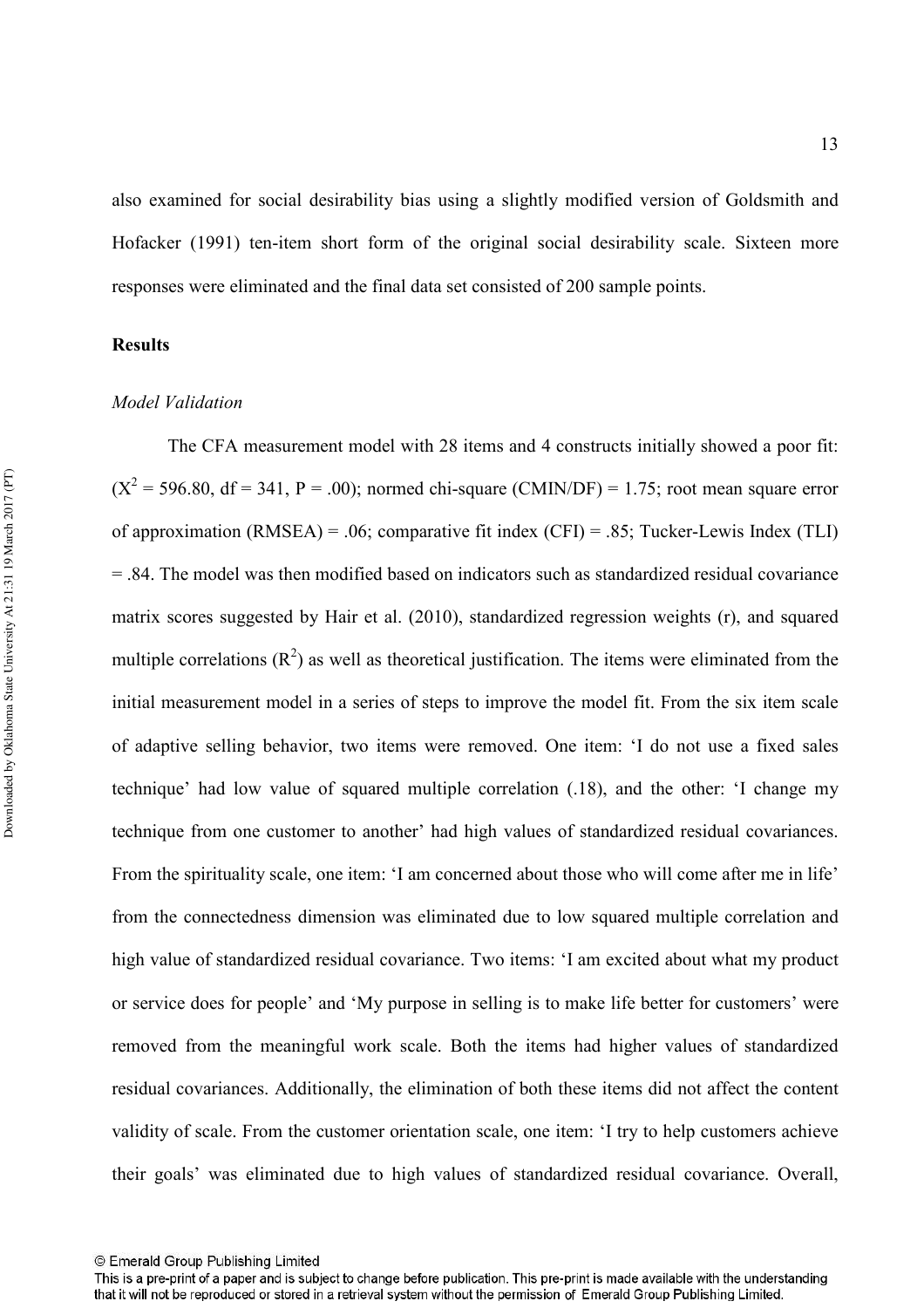21.43% of the total items were eliminated which was close to the thumb rule limit of 20% recommended by Hair *et al.* (2010).

The final confirmatory model one comprised of 22 items and 4 constructs. The chi-square was significant ( $X^2 = 260.73$ , df = 200, P = 00), however the other measures of fit [normed chisquare (CMIN/DF) = 1.304; root mean square error of approximation (RMSEA) =.04; comparative fit index  $(CFI) = .95$ ; Tucker-Lewis Index  $(TLI) = .94$ ] show evidence of very good fit of the model to the data. The loadings of all of the items on the constructs were statistically significant at  $P < .001$  (two tailed). The results of the confirmatory analysis and factor loadings for individual items are presented in Appendix A. Scale descriptives and correlations are presented in Table 1.

Place Table 1 about here 

#### *Reliability and Validity*

Composite reliabilities for all the constructs were observed to be above .7 indicating good reliability. Our analysis showed that all items had loading estimates greater than .5 indicating convergent validity (Hair *et al.*, 2010). In the confirmatory analysis, the average variance extracted by each construct from its indicators was found to be greater than shared variance with every other construct as shown in Table 1. Thus, the constructs demonstrated good discriminant validity. For the construct of spirituality and adaptive selling behavior, AVE values are good. Since meaningful work is a relatively new construct, its AVE value of .38 is satisfactory, however AVE value is slightly low for customer orientation. Since the constructs of meaningful work and customer orientation do not produce any discriminant validity problems in the study, they are acceptable (Ping, 2009).

<sup>©</sup> Emerald Group Publishing Limited

This is a pre-print of a paper and is subject to change before publication. This pre-print is made available with the understanding that it will not be reproduced or stored in a retrieval system without the permission of Emerald Group Publishing Limited.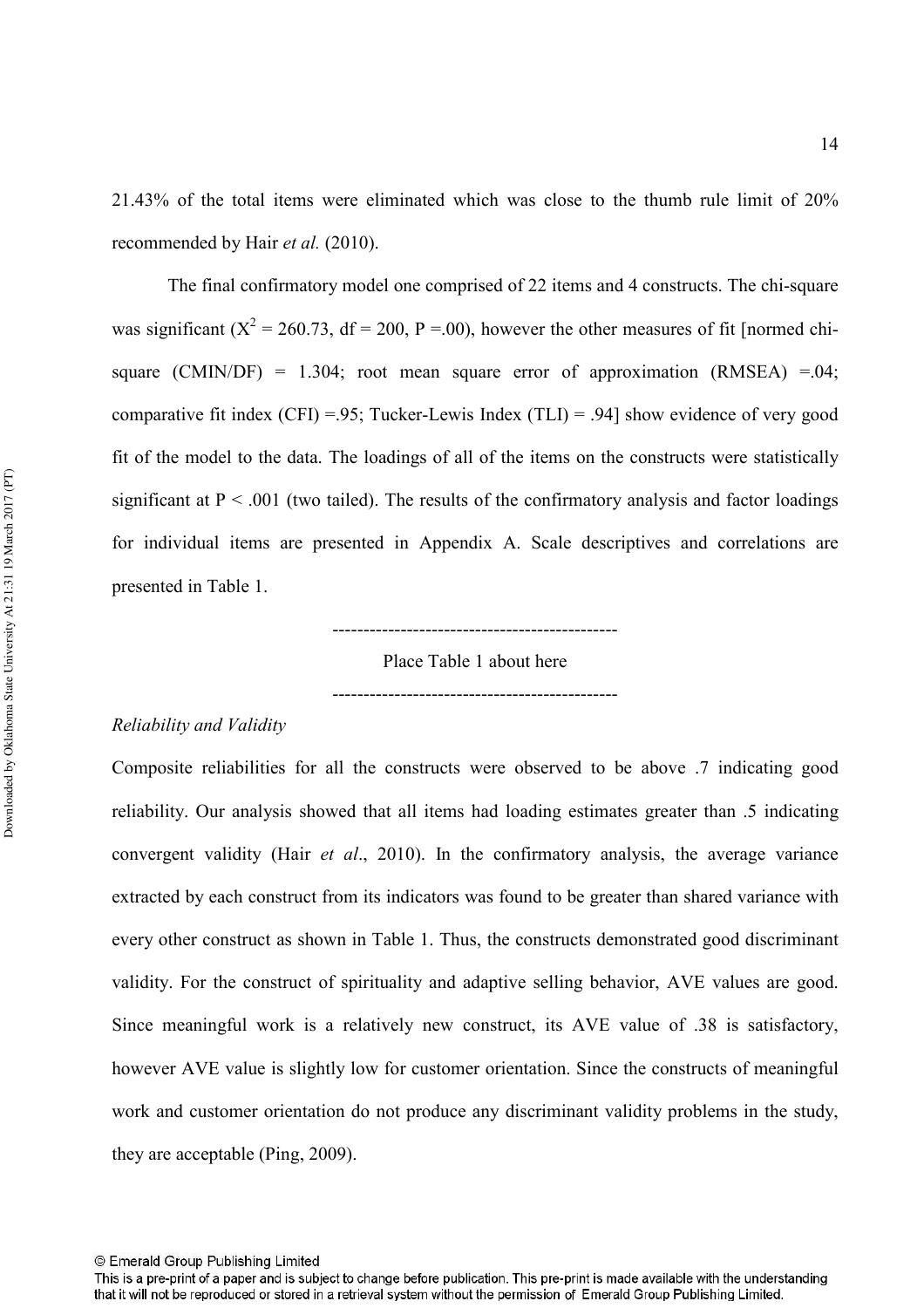#### *Hypothesis Testing*

We tested for mediation using AMOS bootstrap procedure. As recommended by Hayes (2013) and Preacher and Hayes (2008) we have used the Bias Corrected confidence interval at 95% and 5000 bootstrap samples. Results indicate that Chi-square was significant at  $P < .001$ . The other measures of fit [normed Chi-square (CMIN/DF) =  $1.36$ ; root mean square error of approximation (RMSEA) = .04; comparative fit index (CFI) = .94; tucker-lewis index (TLI) = .93] showed evidence of a good fit of the model to the data. The model with standardized regression weights from the bootstrapping procedure is shown in Figure 1.

Place Figure 1 about here 

Results showed that direct effects of spirituality with both customer orientation and adaptive selling behavior were not supported. The standardized direct effect between spirituality and customer orientation was insignificant:  $\beta$  = -.06, BC 95% CI (-.65, .52), p = .88. The standardized direct effect between spirituality and adaptive selling behavior was insignificant: β  $= .00$ , BC 95% CI ( $-.69, .51$ ),  $p = .92$ . Therefore, hypotheses 1 and 2 were not supported. However, it may mean that the effect of spirituality is fully mediated through meaningful work. We, therefore, examined the model estimates for indirect effect of spirituality. The AMOS bootstrap procedure revealed a significant standardized indirect effect between spirituality and customer orientation, with meaningful work as mediator:  $β = .28$ , BC 95% CI (.11, 2.16),  $p =$ .01. Thus, hypothesis 3 was supported for full mediation. The AMOS bootstrap procedure also revealed a significant standardized indirect effect between spirituality and adaptive selling

This is a pre-print of a paper and is subject to change before publication. This pre-print is made available with the understanding that it will not be reproduced or stored in a retrieval system without the permission of Emerald Group Publishing Limited.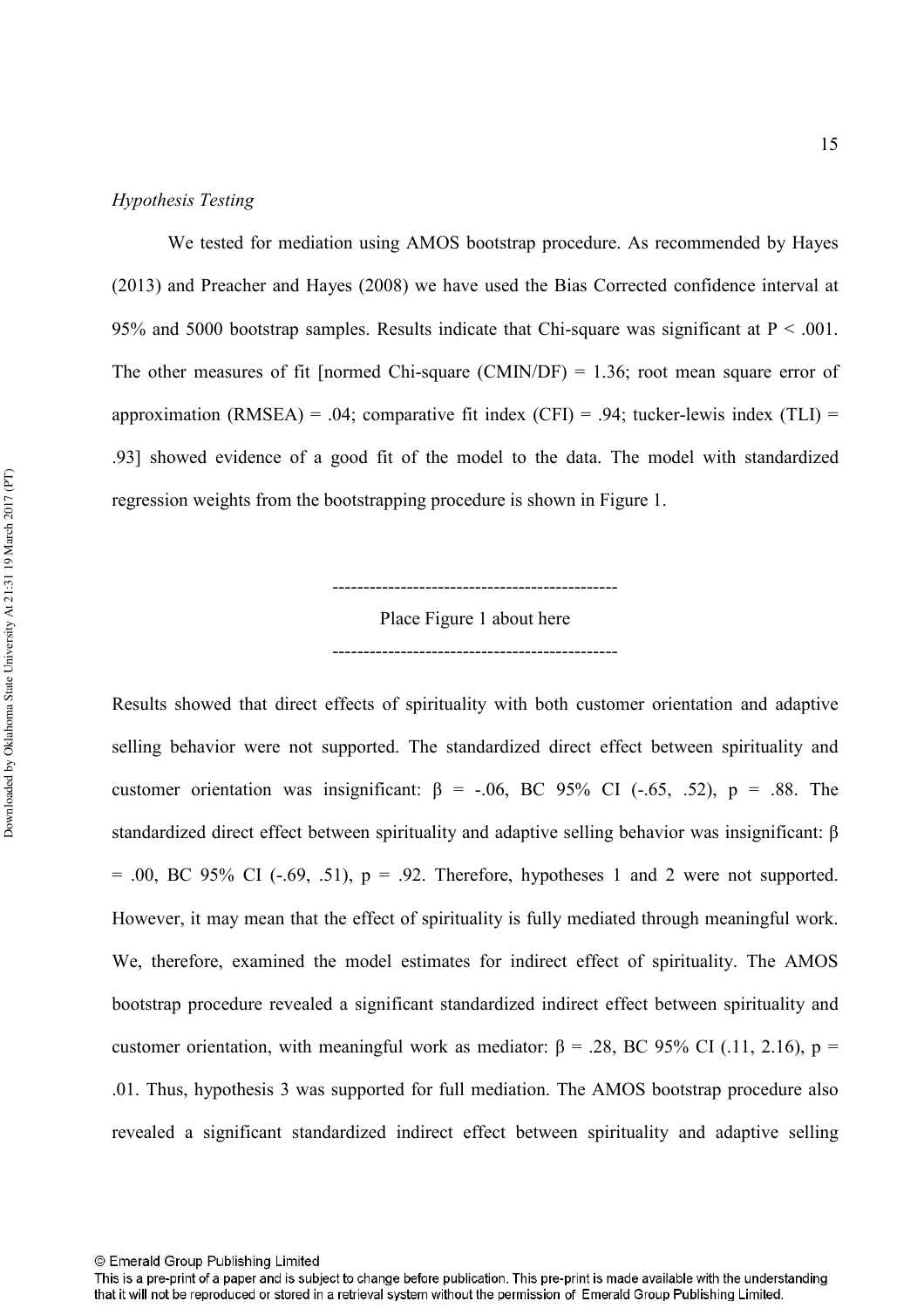behavior, with meaningful work as mediator:  $\beta$  = .23, BC 95% CI (.07, 1.91), p = .02. Thus, hypothesis 4 was supported for full mediation. Results are summarized in Table 2.

Place Table 2 about here

We re-verified for full mediation by first running SEM (this time without bootstrap) for the conceptual model without the mediator meaningful work. Here, we obtained positive significant relationships of spirituality with both customer orientation and adaptive selling. Next, we ran the model with meaningful work as mediator. We did not find any evidence of relationships of spirituality with both sales variables, but we found positive significant effects between spirituality and meaningful work, meaningful work and customer orientation, and meaningful work and adaptive selling. Thus, the results indicate that meaningful work fully mediates the relationship of spirituality with both customer-centric behaviors.

To further confirm the mediation effect, we followed Baron and Kenny's (1986) guidelines. Specifically, the following three regression equations should be estimated in order to test mediation: first, regressing the mediator on the independent variable; second, regressing the dependent variable on the independent variable; and third, regressing the dependent variable on both the independent variable and on the mediator. The following conditions must hold for three equations to establish full mediation: first, the independent variable must affect the mediator in the first equation; second, the independent variable must affect the dependent variable in the second equation; and third, only the mediator must affect the dependent variable in the third equation. This study also examined the Sobel test (Sobel, 1982) to confirm if the mediation paths were significant. Table 3 summarizes the results of mediation tests.

<sup>©</sup> Emerald Group Publishing Limited

This is a pre-print of a paper and is subject to change before publication. This pre-print is made available with the understanding that it will not be reproduced or stored in a retrieval system without the permission of Emerald Group Publishing Limited.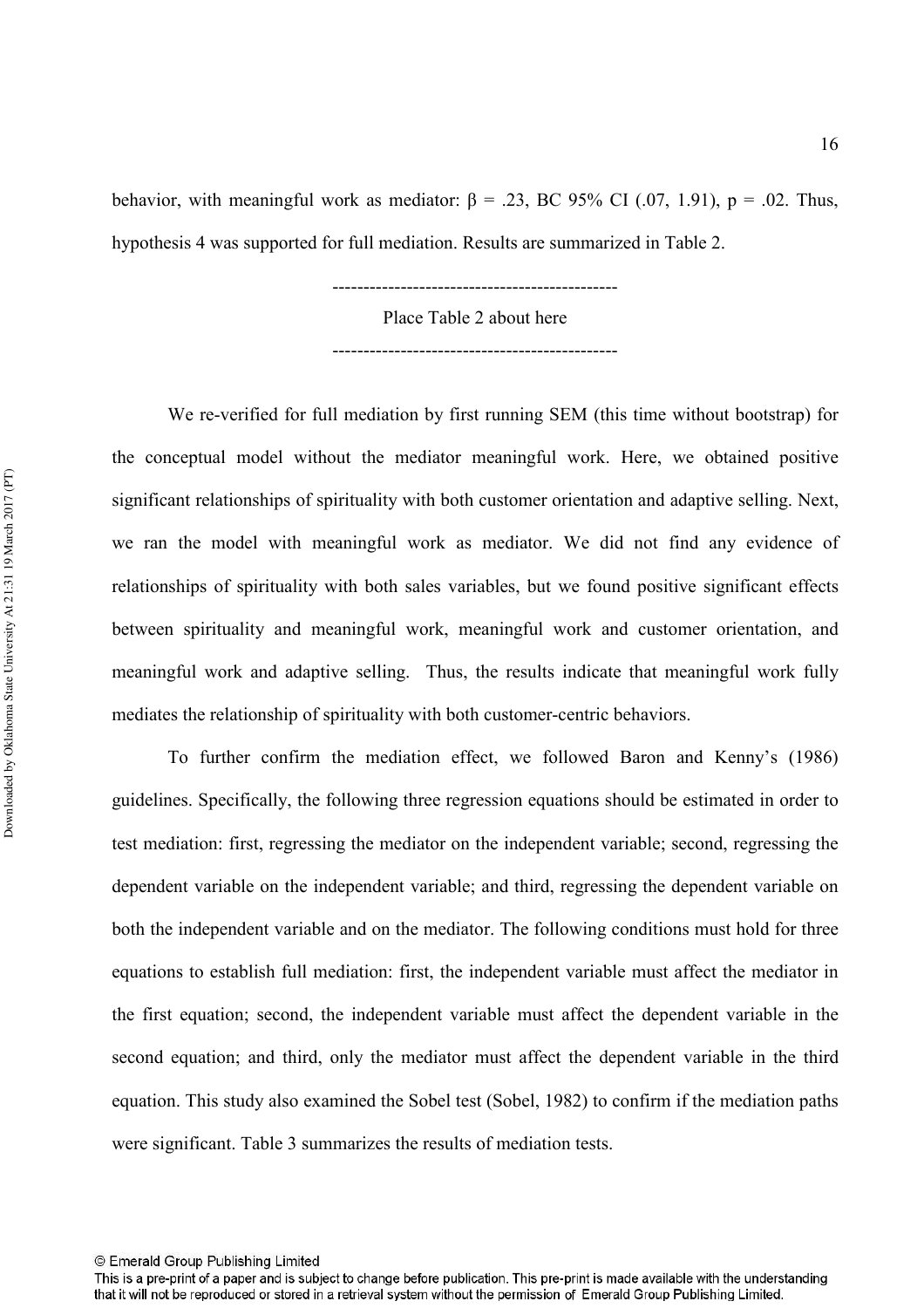Place Table 3 about here 

The three equations of Model 1 tested the mediation effect of meaningful work on customer orientation. Models 11 and 12 confirmed that spirituality significantly affects meaningful work and customer orientation. For the full mediation effect of meaningful work to hold, the effect of spirituality on customer orientation must be insignificant when meaningful work is controlled, while the effect of meaningful work on customer orientation must be significant. As shown in Model 1-3 in Table 3, the effect of spirituality on customer orientation is insignificant, and the effect of meaningful work on customer orientation is significant. Thus, full mediation was supported. Furthermore, the null hypothesis of no mediation effect was rejected by the Sobel test (z-value = 4.18,  $p\leq 0.001$ ) indicating that the mediation effect of meaningful work exists. Likewise, the three equations of Model 2 tested the mediation effect of meaningful work on adaptive selling behavior, and the results confirmed full mediation. Sobel test value ( $z = 2.82$ , p<.05), in this case, was also significant indicating that the mediation effect exists.

#### **Discussion**

This study investigates how spirituality influences salespeople's customer-centric behaviors and considers the role played by meaningful work. Specifically, our results indicate that meaningful work acts as a mediator in the relationship between spirituality and the two salesperson behavioral variables: customer orientation and adaptive selling behavior. The results suggest several important theoretical and practical implications.

#### *Theoretical Implications*

<sup>©</sup> Emerald Group Publishing Limited

This is a pre-print of a paper and is subject to change before publication. This pre-print is made available with the understanding that it will not be reproduced or stored in a retrieval system without the permission of Emerald Group Publishing Limited.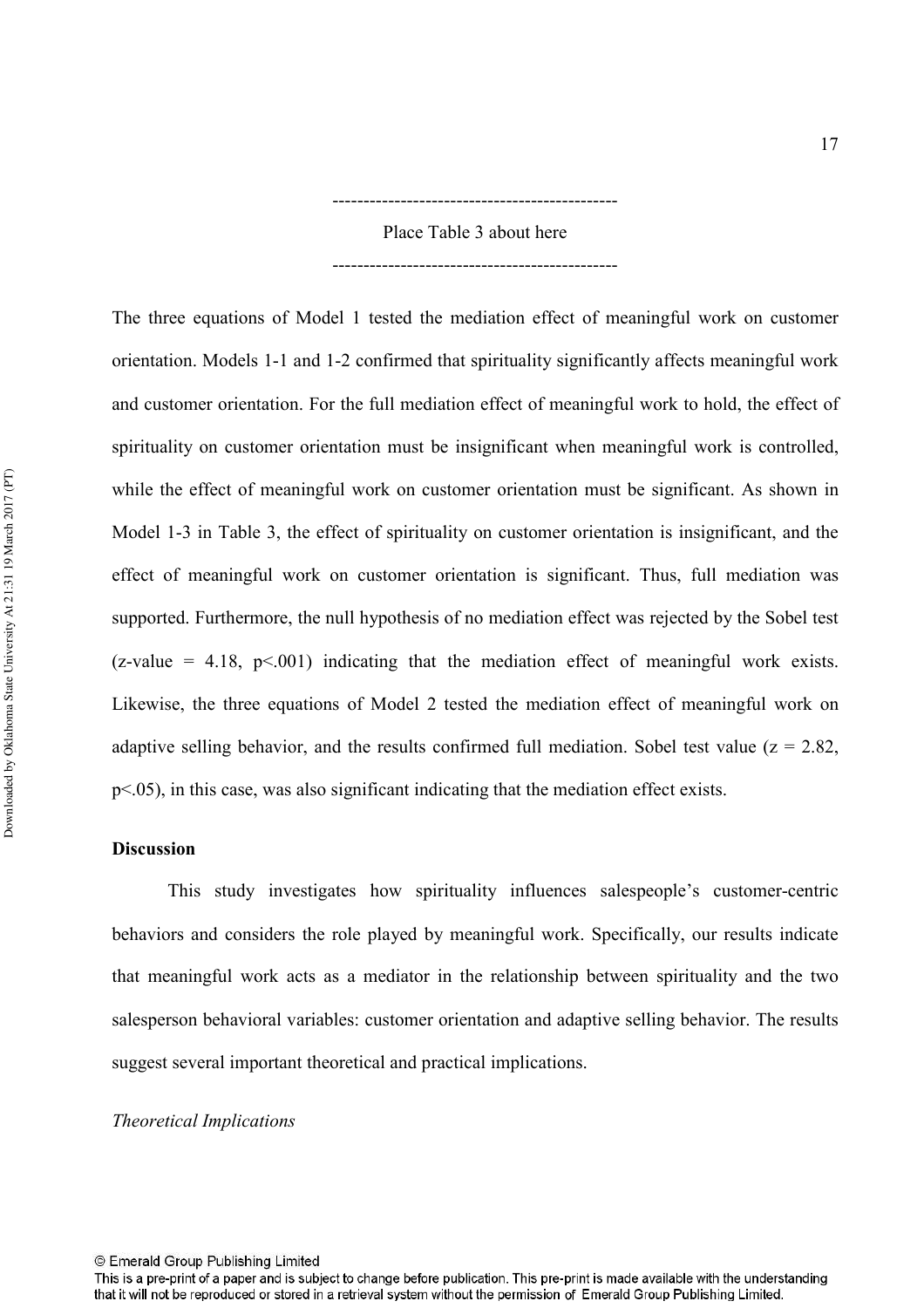First, this study draws attention to the need to study the role of spirituality in sales literature. Spirituality has been gaining attention in organizational, management, and leadership research of late (Badrinarayanan and Madhavaram, 2008), but it has received scant attention in the context of marketing (Smith, 2007). Since sales and marketing is a discipline concerned with investigating human behavior (Hunt, 2002), the lack of investigation of something as fundamental to human existence as spirituality to understand boundary-spanner's behavior is alarming. This study takes a step to address this shortcoming. Second, the study introduces the unique perspective of the ego in sales literature. Noisy and quiet egos are two opposite characterizations of an individual's self in relation to others (Bauer and Wayment, 2008). The noisy ego is defensive and self-oriented, whereas the quiet ego is non-defensive and balances others' interests with one's own. Since the nature of a sales job is interactional and/or relational, the ego theory could play a significant role in explaining unresolved salesperson-customer interaction dynamics. Third, this study may be the first in the sales and marketing literature to provide empirical evidence for the effect of spirituality on customer orientation and adaptability. Previous research has ignored spirituality-related influences on salesperson's business outcomes. In spite of few conflicting results found by Franke and Park (2006) on the positive effects of customer orientation and adaptive selling behaviors on performance, there is wider consensus among scholars in the recent past that prove the existence of such positive relationships (Jaramillo *et al.*, 2007, Goad and Jaramillo, 2014, Terho *et al.*, 2015). However, in recognition of the fact that salespeople are doing soul-searching at work (Badrinarayanan and Madhavaram, 2008; Cohen, 1997), and that spirituality has been named as the greatest megatrend of our time (Aburdene, 2005), this study has attempted to highlight the benefits that spirituality can bring to the challenging job of a salesperson. In fact, spirituality has been found to have a significant

<sup>©</sup> Emerald Group Publishing Limited

This is a pre-print of a paper and is subject to change before publication. This pre-print is made available with the understanding that it will not be reproduced or stored in a retrieval system without the permission of Emerald Group Publishing Limited.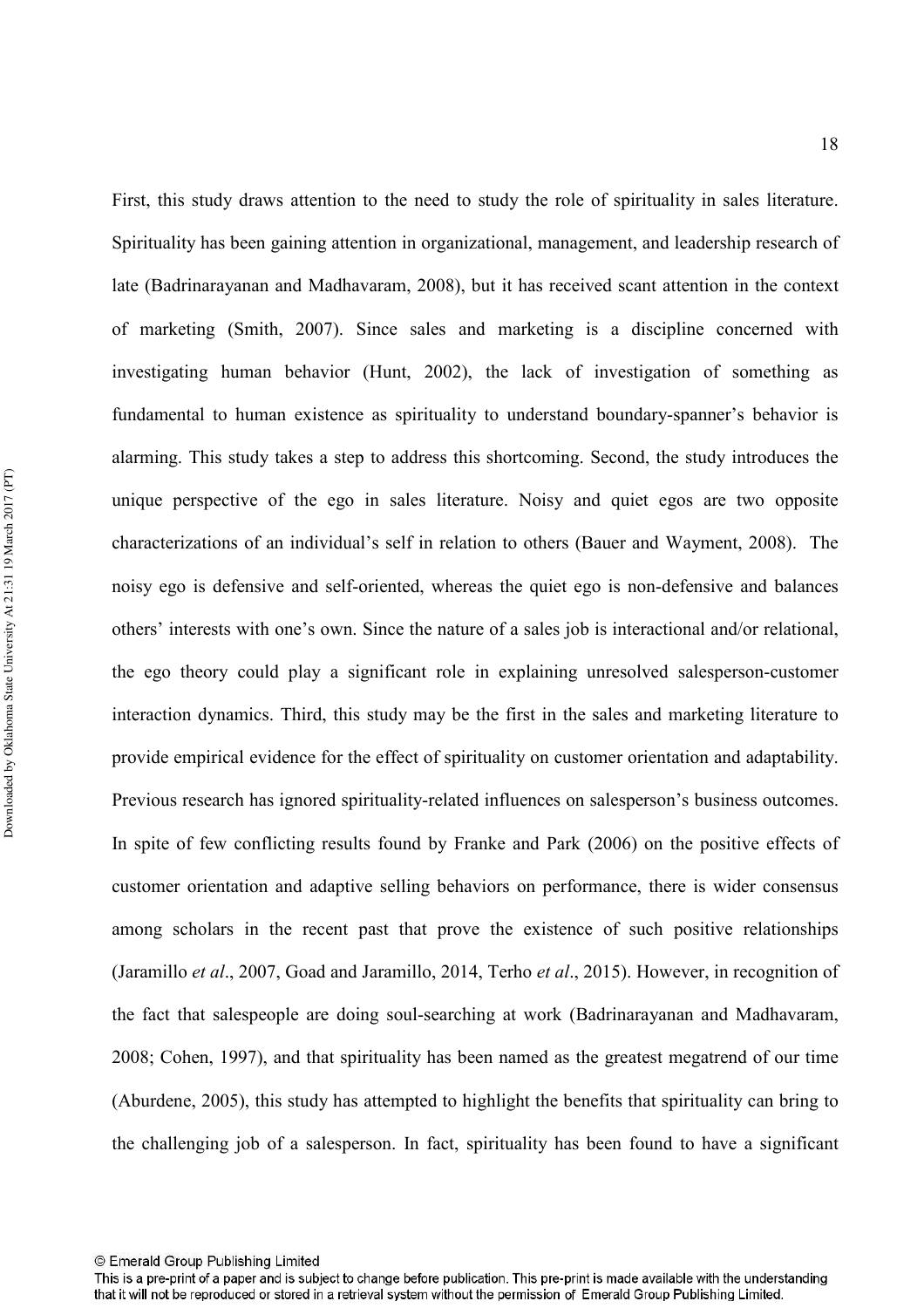influence on reducing the job stress and increasing the job satisfaction (Altaf and Awan, 2011; Chawla and Guda, 2010). This study proves, subject to research limitations, not only that spirituality can co-exist with sales jobs, but that the two aspects complement each other. Fourth, this study reveals the process through which spirituality impacts customer-centric behaviors. Spirituality is found to impact meaning formation in work, wherein the salesperson commits to the social significance of the work. This meaning formation manifests itself in practice as customer-centric behaviors. This mediation is the reason why we did not obtain support for the direct relationship between spirituality and customer-centric behaviors. Thus, an enhanced understanding of spirituality in the sales context has been obtained.

#### *Practical Implications*

Our study found support for the mediation hypothesis (H3) that salesperson's spirituality affects customer orientation through meaningful work as full mediator. This finding has practical implications for sales organizations that are not afraid to invite salespeople's spirituality at workplace, but want some evidence of its effectiveness before they begin. As this study provides evidence that spirituality may indirectly influence salesperson's customer orientation which is one of the characteristic that differentiates high-performing salespeople from low-performing ones (Keillor *et al.*, 2000), sales organizations should devise appropriate programs to address salespersons' spiritual quests. There is already evidence that salespeople are attending spiritual conventions, meditating to kick-start their work-day on a positive note, attending Zen retreats, as well as starting sales meetings with prayers (Cohen, 1997). We suggest utilizing an inclusive secular approach to spirituality-enhancing programs, such as deep-breathing and relaxation exercises, meditation, yoga, etc., which would face minimum resistance from the employees. The finding from hypothesis 3 also has practical implications for sales organizations that are afraid to

<sup>©</sup> Emerald Group Publishing Limited

This is a pre-print of a paper and is subject to change before publication. This pre-print is made available with the understanding that it will not be reproduced or stored in a retrieval system without the permission of Emerald Group Publishing Limited.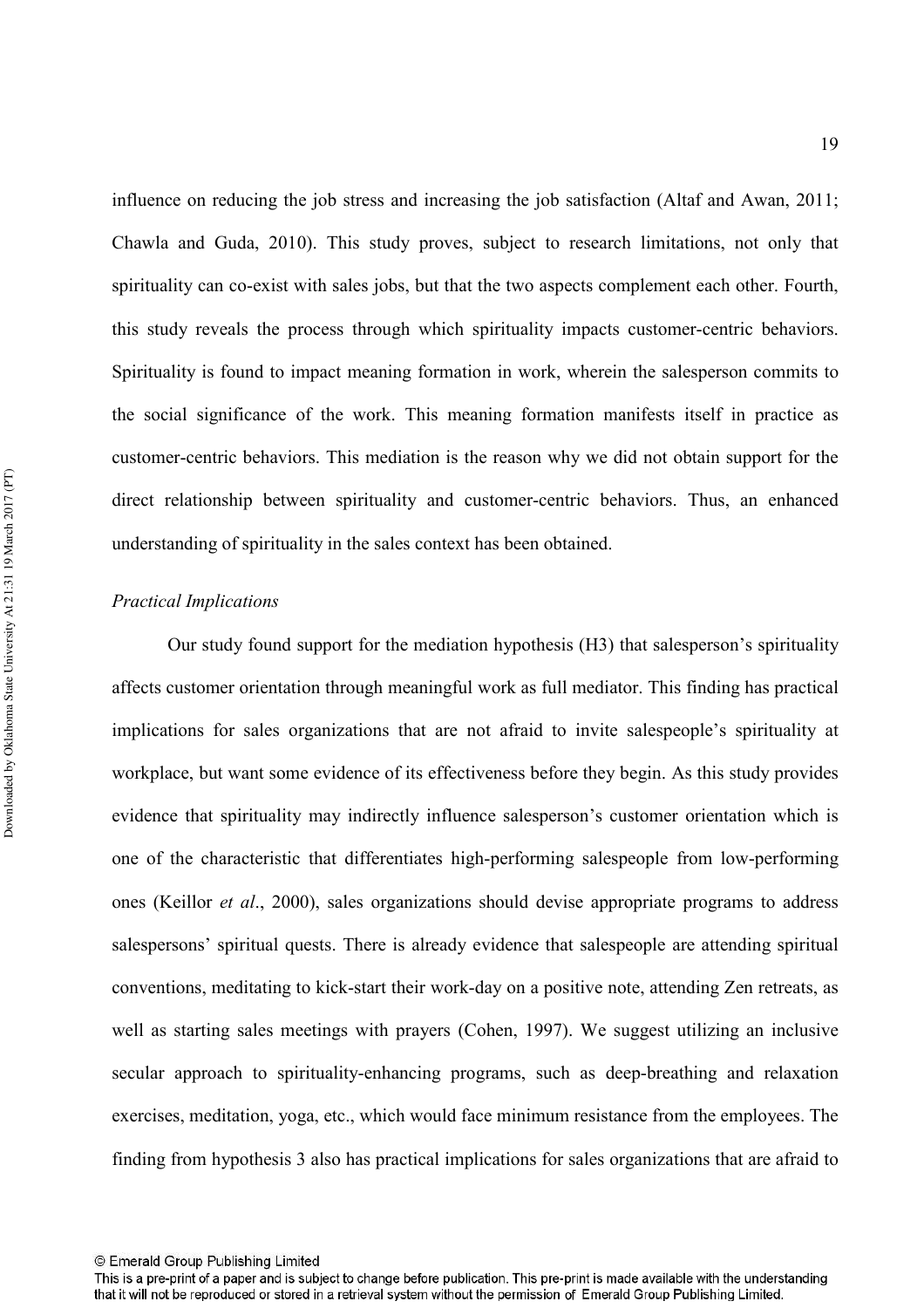discuss about salespeople's spirituality at workplace. Since meaningful work fully mediates the relationships and there is no direct effect of spirituality on customer orientation, sales organizations that are skeptical to promote spirituality at workplace (as it is highly sensitive and personal aspect) could concentrate on using following alternative ways to influence meaningful work that has direct effect on customer orientation: (1) offering broader definitions of the sales team's goals (Singh and Singh, 2009), (2) promoting an organizational purpose that goes beyond economic aims, and taps directly into the contribution the organization's work makes to the welfare of customers (Thomas, 2009).

Our study found support for the mediation hypothesis (H4) that salesperson's spirituality affects adaptive selling behavior through meaningful work as full mediator. As adaptive selling behavior enhances sales performance (Franke and Park, 2006), customer satisfaction and retention (Roman and Iacobucci, 2009), it becomes important for sales organizations to embrace spirituality as it indirectly affects adaptive selling behavior. We suggest that sales organizations may include spirituality in the battery of psychometric tests that are used during the salesperson selection process. This would ensure that selected applicants will have better chances to achieve higher sales performance.

#### Limitations and Directions for Future Research

Few limitations leading to opportunities for future research are given. First, the research design is cross-sectional in nature due to which any causal sequence between measures cannot be confirmed to exist. Interested researchers may look to establish the relationships in longitudinal design. Second, although we used Piedmont's (1999) universal measure of spirituality, the use of a spirituality scale which is reflective of Indian culture and the predominant religious context (Hinduism) is desirable, because spirituality is best measured through religion and ideology

<sup>©</sup> Emerald Group Publishing Limited

This is a pre-print of a paper and is subject to change before publication. This pre-print is made available with the understanding that it will not be reproduced or stored in a retrieval system without the permission of Emerald Group Publishing Limited.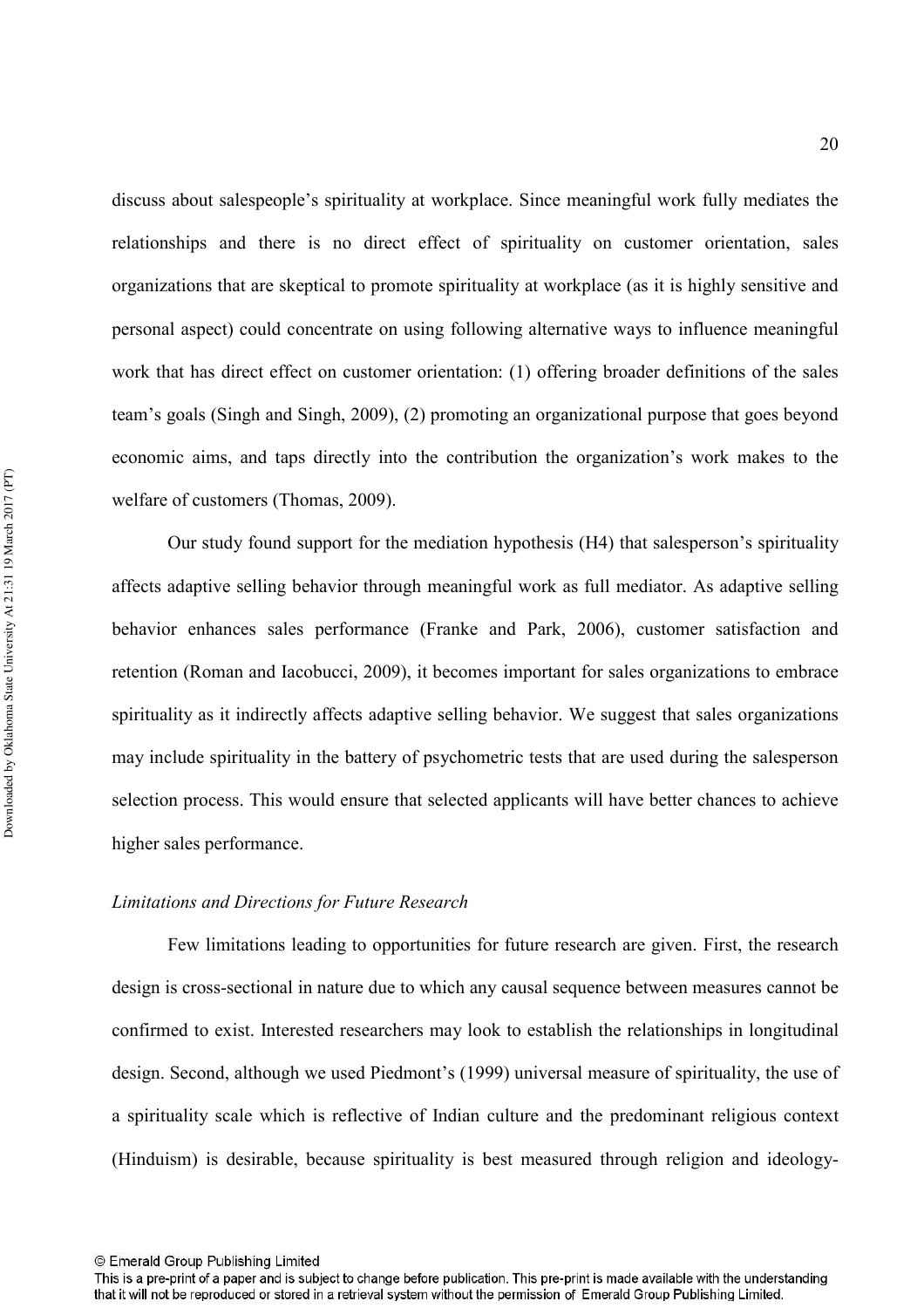specific assessments (Moberg, 2002). Interested researchers can develop a measure suitable to the Indian context which would provide greater specificity to results. Third, the data for both the independent and dependent variables was collected from the individual sales professionals and as such may create same-source bias. While we used tests in this research to confirm the absence of any such bias, research that collects data from different sources is desirable. Finally, since two of the constructs in this study had low average variance extracted values, the results of this study could be labeled as provisional and requires replication.

 Apart from the future research opportunities arising from limitations, the study offers the following future directions: (1) the relationship of spirituality could be explored with positive selling behaviors related to customer orientation such as ethical sales behavior and salesperson service behavior, as well as negative salesperson behaviors such as deviant behaviors. These sales behaviors are important to salespeople as they have an impact on sales performance (Ahearne *et al.*, 2007, Hansen and Riggle, 2009). The theory of ego may come useful to propose the above relationships. (2) The salespeople sample selected for this study were all employed by organizations that neither invite nor suppress spirituality. It would be revealing to investigate the model with salespeople from organizations which actively support or suppress spirituality.

This is a pre-print of a paper and is subject to change before publication. This pre-print is made available with the understanding that it will not be reproduced or stored in a retrieval system without the permission of Emerald Group Publishing Limited.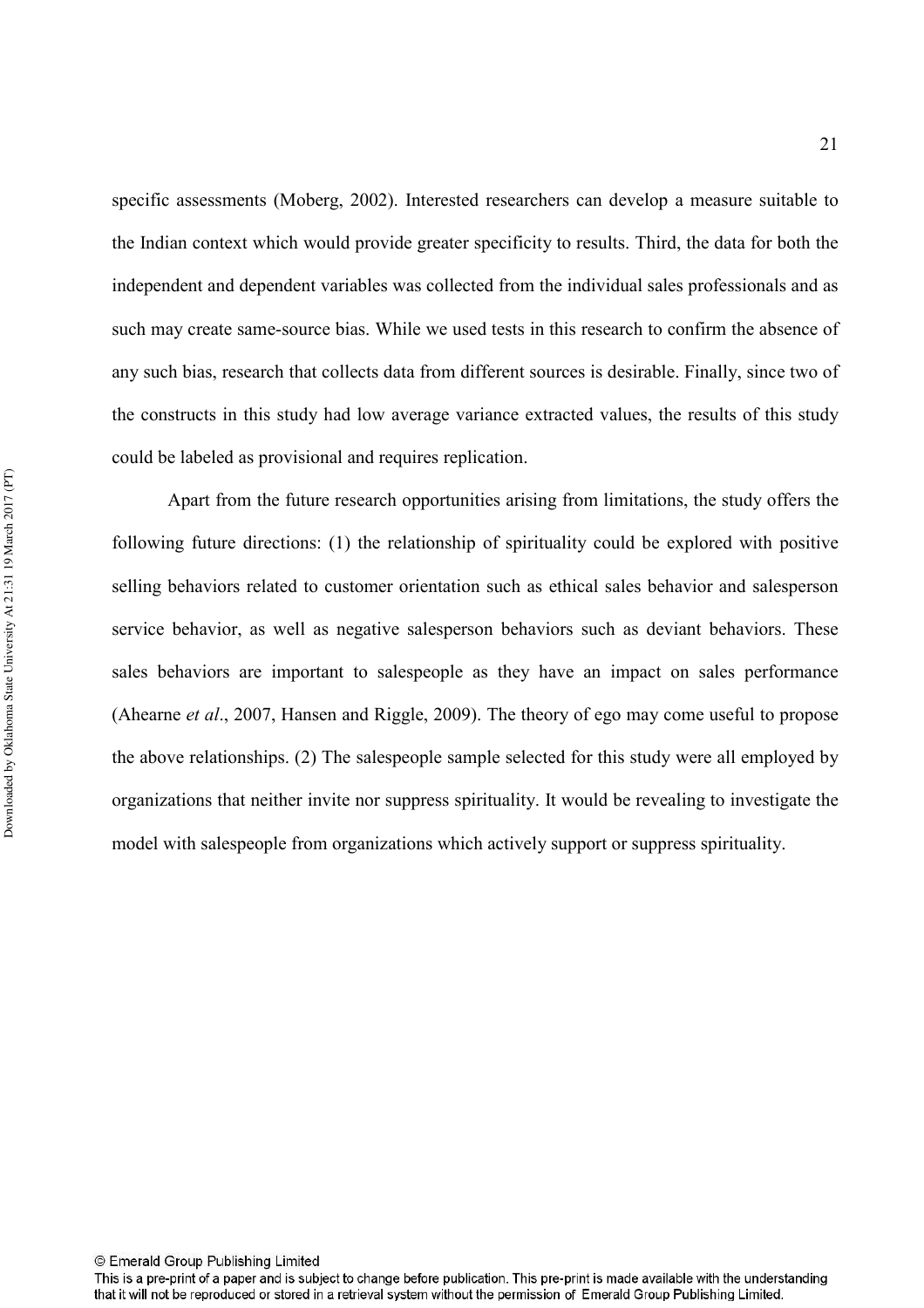#### **APPENDIX A**

| <b>Constructs and Items</b>                                                                    | <b>Standardized</b><br>Loadings |
|------------------------------------------------------------------------------------------------|---------------------------------|
| Spirituality ( $CR = .91$ , $AVE = .62$ )                                                      |                                 |
| Prayer Fulfillment                                                                             |                                 |
| In my prayers or meditations, I find true happiness                                            | .93                             |
| Prayers or meditations provide me with care and support                                        | .86                             |
| Universality                                                                                   |                                 |
| I feel that all of us are like the leaves and branches of one single tree                      | .75                             |
| Spirituality binds all people together                                                         | .71                             |
| Connectedness                                                                                  |                                 |
| I have done things in my life because I believed it would please my near<br>and dear who died  | .73                             |
| Memories and thoughts of some of my relatives who passed away<br>continue to influence my life | .72                             |
| Meaningful Work ( $CR = .75$ , $AVE = .38$ )                                                   |                                 |
| Selling gives me a chance to help people                                                       | .69                             |
| Selling gives me a chance to use my talents or potentials                                      | .61                             |
| I see great potential for my sales career                                                      | .54                             |
| I have a sense of personal mission in life, which selling helps me to<br>fulfill               | .60                             |
| Selling provides me a sense of joy                                                             | .64                             |
| <b>Customer Orientation (CR = .78, AVE = .34)</b>                                              |                                 |
| I try to achieve my goals by satisfying customers                                              | .62                             |
| I try to get customers to discuss their needs with me                                          | .62                             |
| I try to influence a customer by information rather than by pressure                           | .62                             |
| I offer the product/service that is best suited to the customer's problem                      | .51                             |
| I answer a customer's questions about products as correctly as I can                           | .52                             |
| To help a customer make a better decision, I am willing to even disagree<br>with him sometimes | .58                             |
| I try to give an accurate expectation of what the product will do for him                      | .58                             |
| Adaptive Selling Behavior ( $CR = .78$ , $AVE = .47$ )                                         |                                 |
| I am very flexible in the selling technique I use                                              | .61                             |
| I can easily use a wide variety of selling techniques                                          | .75                             |
| I vary my sales style from situation to situation                                              | .79                             |
| I like to experiment with different sales techniques                                           | .57                             |

#### **CFA MODEL RESULTS**

This is a pre-print of a paper and is subject to change before publication. This pre-print is made available with the understanding that it will not be reproduced or stored in a retrieval system without the permission of Emerald Group Publishing Limited.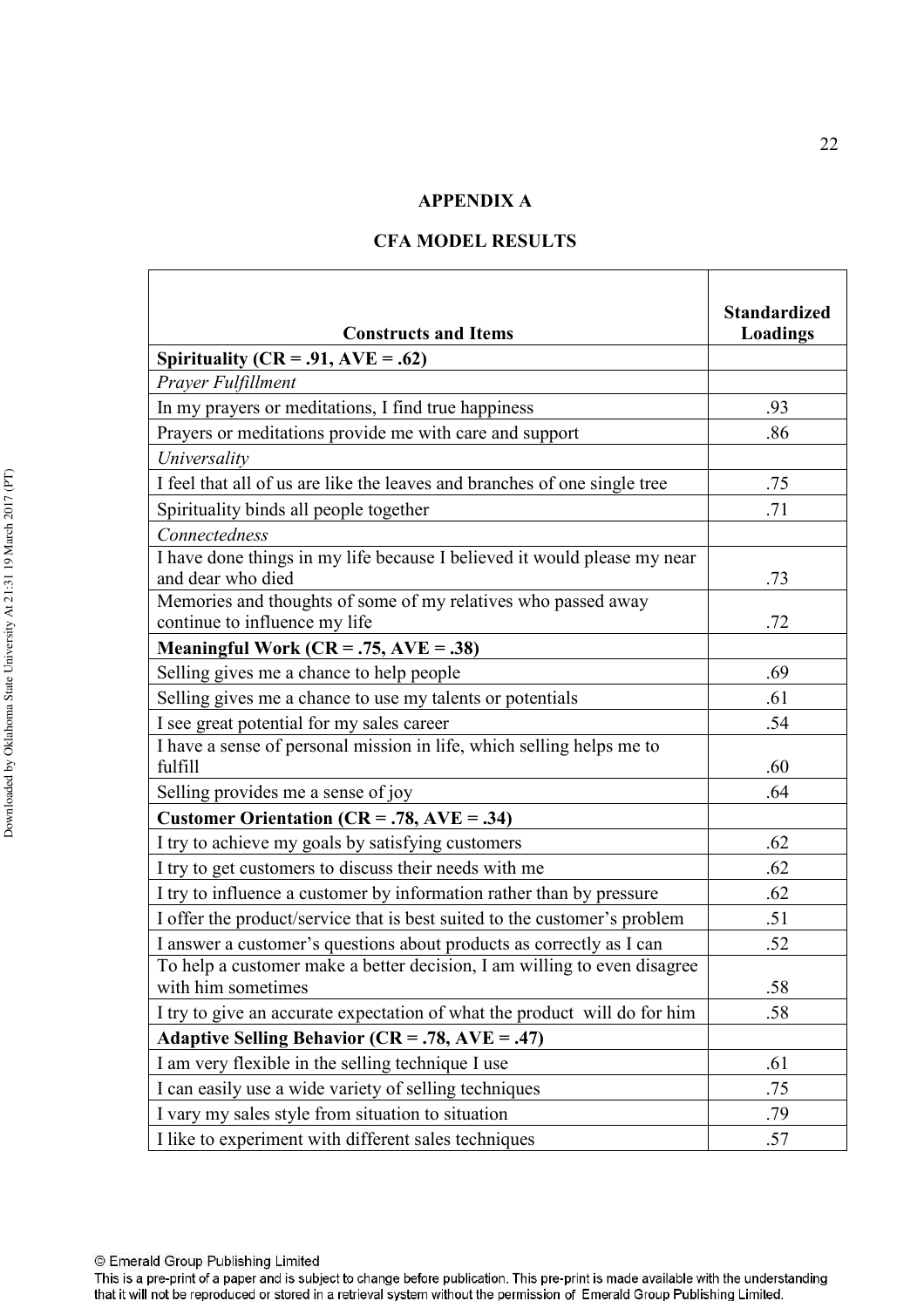#### **References**

- Ahearne, M., Jelinek, R. and Jones, E. (2007), "Examining the effect of salesperson service behavior in a competitive context", *Journal of the Academy of Marketing Science*, Vol.  $35$  No. 4, pp.  $603-616$ .
- Altaf, A. and Awan, M.A. (2011), "Moderating affect of workplace spirituality on the relationship of job overload and job satisfaction", *Journal of Business Ethics*, Vol. 104 No. 1, pp. 93 - 99.
- Aravamudhan, N.R. (2007), "Workplace spirituality", available at http://www.indianmba.com/Faculty\_Column/FC580/fc580.html (accessed 11 November, 2014).
- Ardelt, M. (2008), "Self-development through selflessness: the paradoxical process of growing wiser", in Wayment, H.A. and Bauer, J.J. (Eds), *Transcending Self Interest*, 1st. ed., American Psychological Association, Washington D.C., pp. 221-234.
- Ashmos, D.P. and Duchon, D. (2000), "Spirituality at work: a conceptualization and measure", *Journal of Management Inquiry*, Vol. 9 No. 2, pp. 134–145.
- Badrinarayanan, V. and Madhavaram, S. (2008), "Workplace spirituality and the selling organization: a conceptual framework and research propositions", *Journal of Personal Selling & Sales Management, Vol. 28 No. 4, pp. 421-434.*
- Baron, R.M. and Kenny, D.A. (1986), "The moderator-mediator variable distinction in social psychological research: conceptual, strategic and statistical considerations", *Journal of Personality and Social Psychology, Vol.* 51 No. 6, pp. 1173-1182.

This is a pre-print of a paper and is subject to change before publication. This pre-print is made available with the understanding that it will not be reproduced or stored in a retrieval system without the permission of Emerald Group Publishing Limited.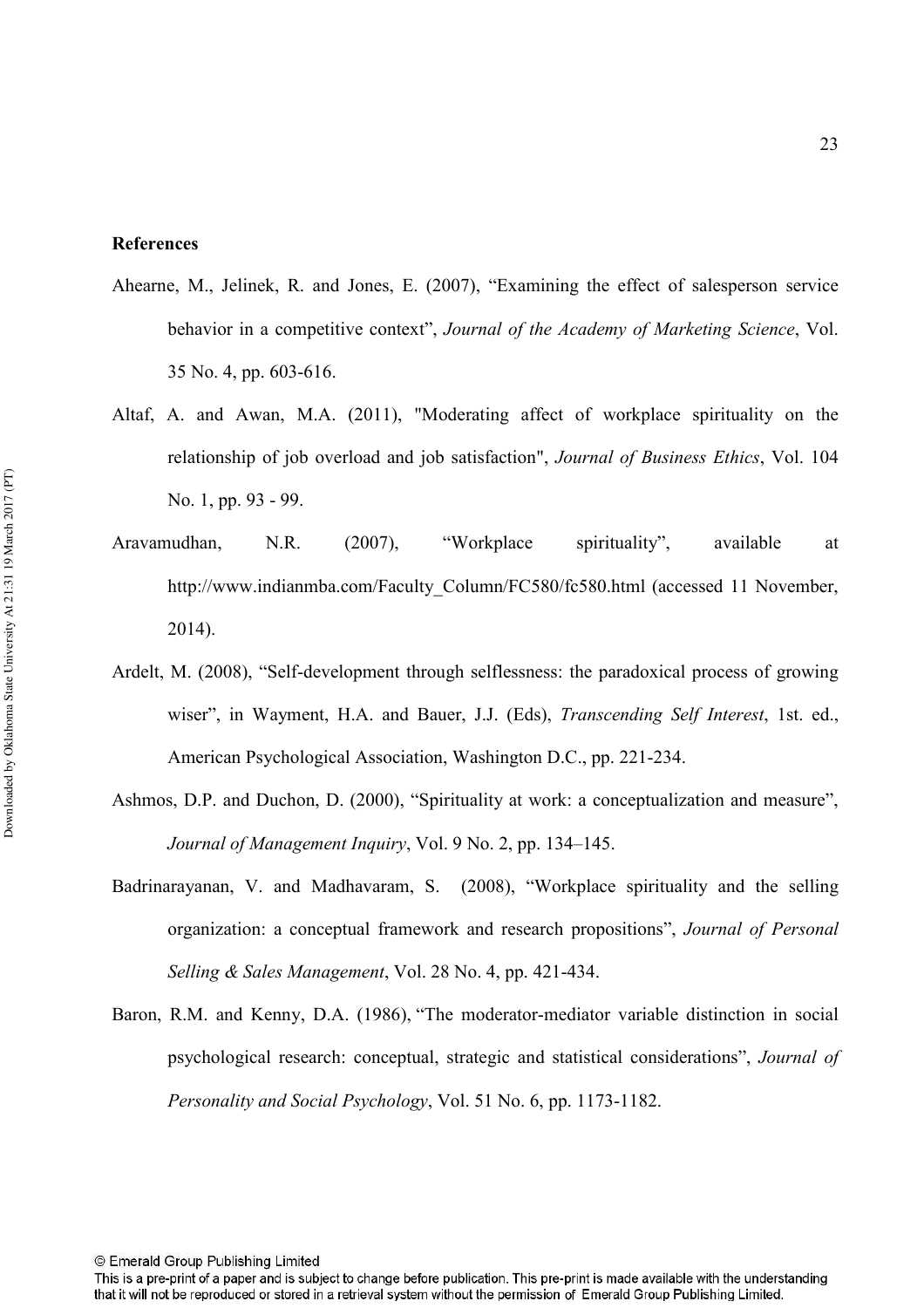- Bauer, J.J. and Wayment, H.A. (2008), "The psychology of the quiet ego", in Wayment, H. A. and Bauer, J.J. (Eds), *Transcending Self Interest*, 1st. ed. American Psychological Association, Washington D.C., pp. 7-20.
- Bodkin, C.D. (1989), "The adaptive behavior construct and its effect on salesperson performance", Unpublished doctoral dissertation, Virginia Polytechnic University, Blacksburg, VA.
- Bodkin, C.D. and Stevenson, T.H. (1993), "Adaptive behavior in selling: a discriminant analysis of the effect of situational variables", *Journal of Marketing Management*, Vol. 3 No. 2, pp. 25-35.
- Burris, J.L., Sauer, S.E. and Carlson, C.R. (2011), "A test of religious commitment and spiritual transcendence as independent predictors of underage alcohol use and alcoholrelated problems", *Psychology of Religion and Spirituality*, Vol. 3 No. 3, pp. 231-240.
- Buzzotta, V.R., Lefton, R.E. and Sherberg, M. (1972), *Effective selling through psychology*, John Wiley & Sons, New York, NY.
- Chawla, V. (2013), "The effect of workplace spirituality on salespeople's organizational deviant behaviors: research propositions and practical implications", Journal of Business and *Industrial Marketing*, Vol. 29 No. 3, pp. 199-208.
- Chawla, V. and Guda, S. (2010), "Individual spirituality at work and its relationship with job satisfaction, propensity to leave and job commitment - an exploratory study among sales professionals", *Journal of Human Values*, Vol.16, No. 2, pp. 157-167.
- Chawla, V. and Guda, S. (2013), "Workplace spirituality as a precursor to relationship oriented selling characteristics", *Journal of Business Ethics*, Vol. 115 No. 1, pp. 63-73.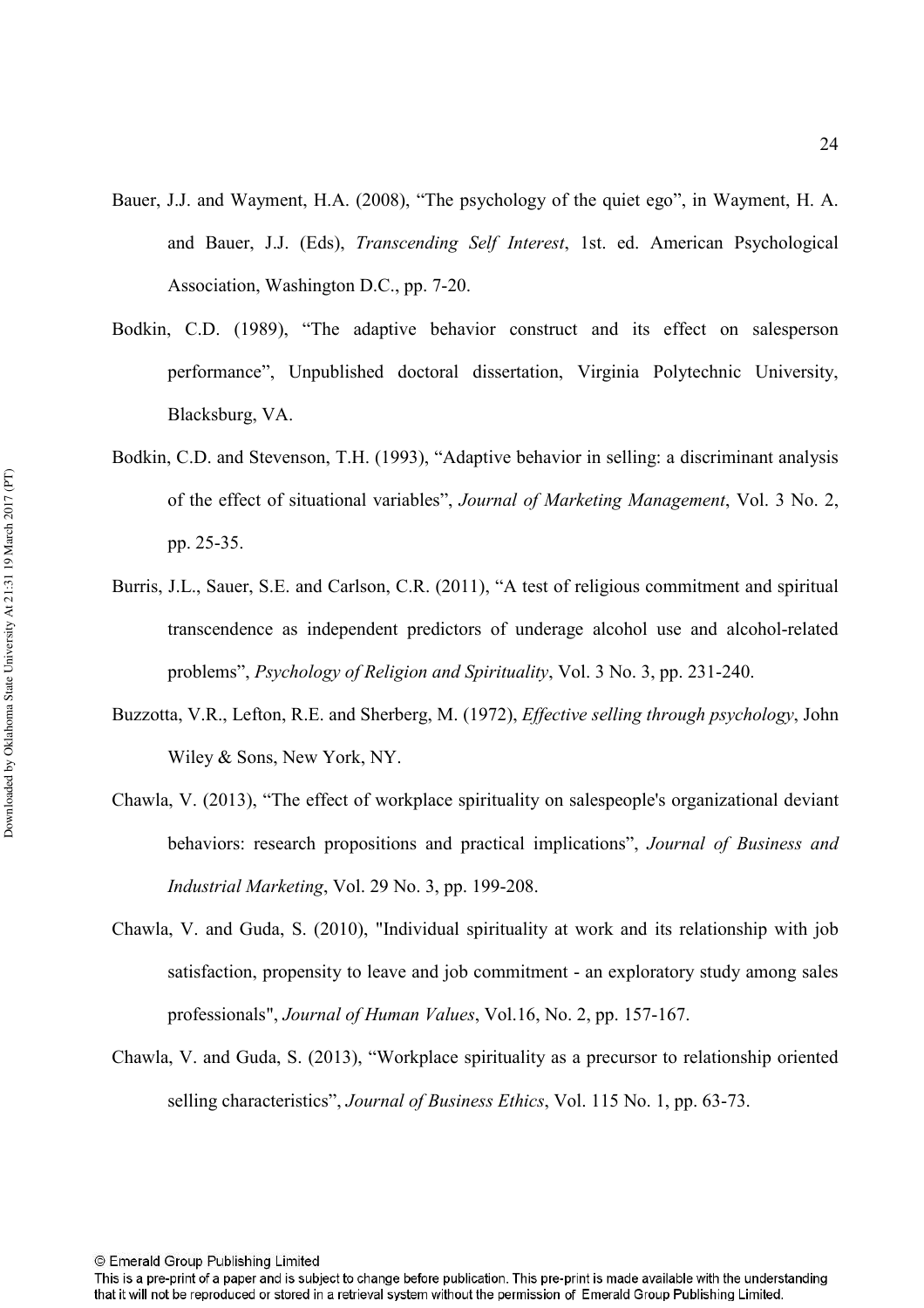- Cohen, A. (1997), "The guiding light", Sales & Marketing Management, Vol. 149 No. 8, pp. 46– 54.
- Corner, P. (2011), "Creating "un-bounded" entrepreneurial rationality through practices of inner-self exploration", Paper presented at the  $71<sup>st</sup>$  Annual meeting of Academy of Management, 12-16 August, San Antonio, USA.
- Davis, M.H. (1983), "Measuring individual differences in empathy: evidence for a multidimensional approach", *Journal of Personality and Social Psychology*, Vol. 44 No. 1, pp. 113-126.
- Diessner, R., Solom, R.C., Frost, N.K. and Parsons, L. (2008), "Engagement with beauty: appreciating natural, artistic and moral beauty", *The Journal of Psychology*, Vol. 142 No. 3, pp. 303-329.
- Duchon, D. and Plowman, D.A. (2005), "Nurturing the spirit at work: impact on work unit performance", *Leadership Quarterly*, Vol. 16 No. 5, pp. 807-833.
- Etzioni, A. (1988). *The moral dimension: toward a new economics*, The Free Press, New York, NY.
- Fineman, S. (1983), "Work meanings, non-work, and the taken-for-granted", *Journal of Management Studies, Vol. 20 No. 2, pp. 143-157*
- Fiske, A.P. (1992), "The four elementary forms of sociality: framework for a unified theory of social relations", *Psychological Review*, Vol. 99 No. 4, pp. 689–723.

Frankl, V.E. (2008). *Man's search for meaning*, Random House, London, UK.

Franke, G.R. and Park, J.E. (2006), "Salesperson adaptive selling behavior and customer orientation: a meta-analysis", *Journal of Marketing Research*, Vol. 43 No. 4, pp. 693-702.

This is a pre-print of a paper and is subject to change before publication. This pre-print is made available with the understanding that it will not be reproduced or stored in a retrieval system without the permission of Emerald Group Publishing Limited.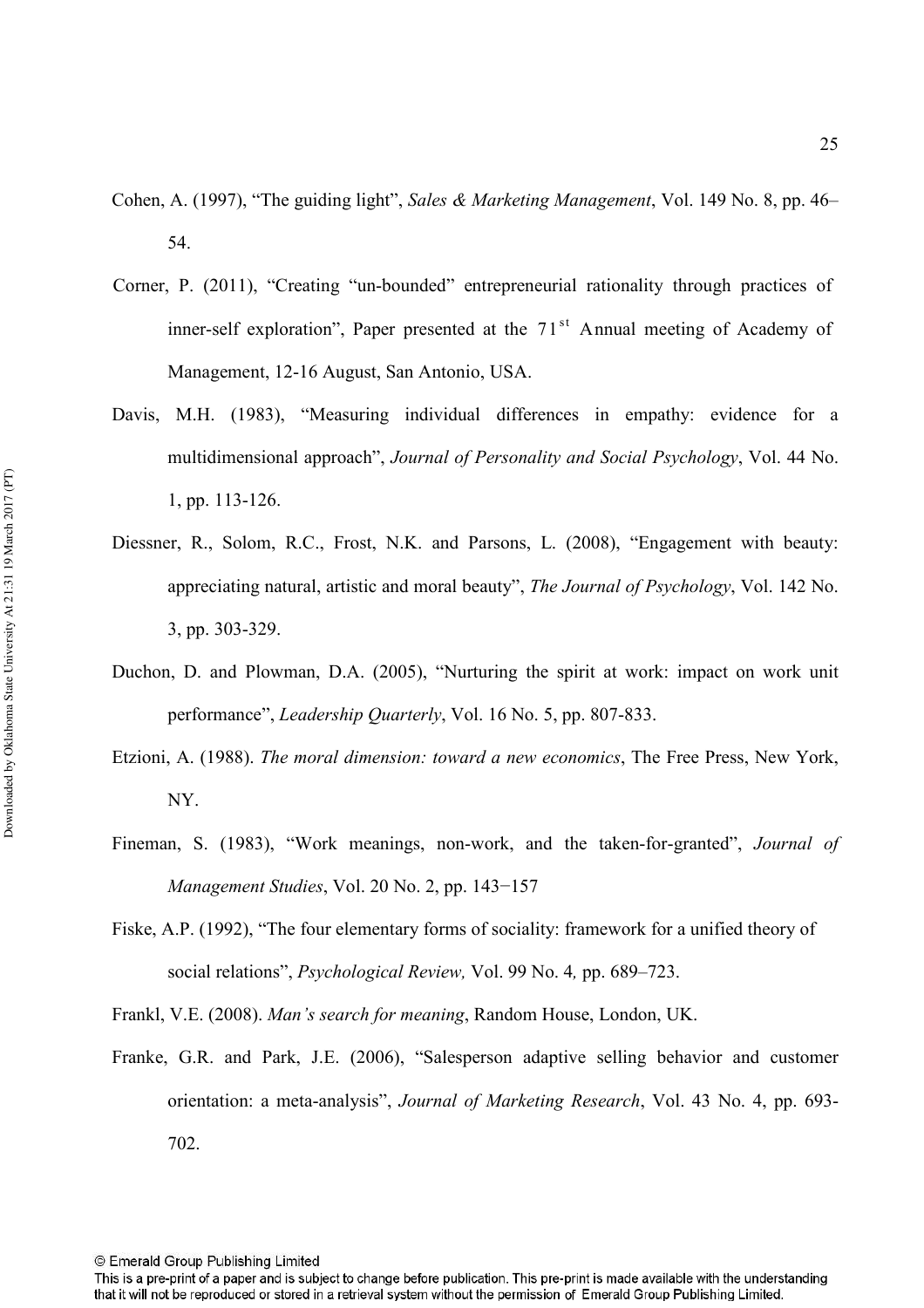- Fry, L., Matherly, L. and Ouimet, R. (2010), "The spiritual leadership balanced scorecard business model: the case of the Cordon-Bleu-Tomasso Corporation. *Journal of Management, Spirituality & Religion, Vol. 7 No. 4, pp. 283-315.*
- Fry, L., Hanna, S., Noel, M. and Walumba, F. (2011), "Impact of spiritual leadership on unit performance", *The Leadership Quarterly*, Vol. 22 No. 2, pp. 259-270.
- Fry, L.W. (2003), "Toward a theory of spiritual leadership", *Leadership Quarterly*, Vol. 14 No. 6, pp. 693–727.
- Giacalone, R.A. and Jurkiewicz, C.L. (2003), "Toward a science of workplace spirituality", in Giacalone, R.A. and Jurkiewicz, C.L. (Eds), *Handbook of Workplace Spirituality and* Organizational Performance, M.E. Sharpe, New York, pp. 3–28.
- Giacobbe, R.W., Jackson, D.W., Jr., Crosby, L.A. and Bridges, C.M.A. (2006), "Contingency approach to adaptive selling behavior and sales performance: selling situations and salesperson characteristics", *Journal of Personal Selling & Sales Management*, Vol. 26 No. 2, pp. 115-142
- Goad, A.E. and Jaramillo, F. (2014), "The good, the bad and the effective: a meta-analytic examination of selling orientation and customer orientation on sales performance", *Journal of Personal Selling & Sales Management, Vol. 34 No. 4, pp. 285 - 301.*
- Hair, J.F., Black, W.C., Babin, B.J. and Anderson, R.E. (2010), *Multivariate data analysis*, 7th ed., Prentice Hall, Upper Saddle River, NJ.
- Hansen, J.D. and Riggle, R.J. (2009), "Ethical salesperson behavior in sales relationships", *Journal of Personal Selling & Sales Management, Vol. 29 No. 2, pp. 151-166.*
- Harlos, K.P. (2000), "Toward a spiritual pedagogy: meaning, practice, and applications in management education", *Journal of Management Education*, Vol. 24 No. 5, pp. 612-627.

This is a pre-print of a paper and is subject to change before publication. This pre-print is made available with the understanding that it will not be reproduced or stored in a retrieval system without the permission of Emerald Group Publishing Limited.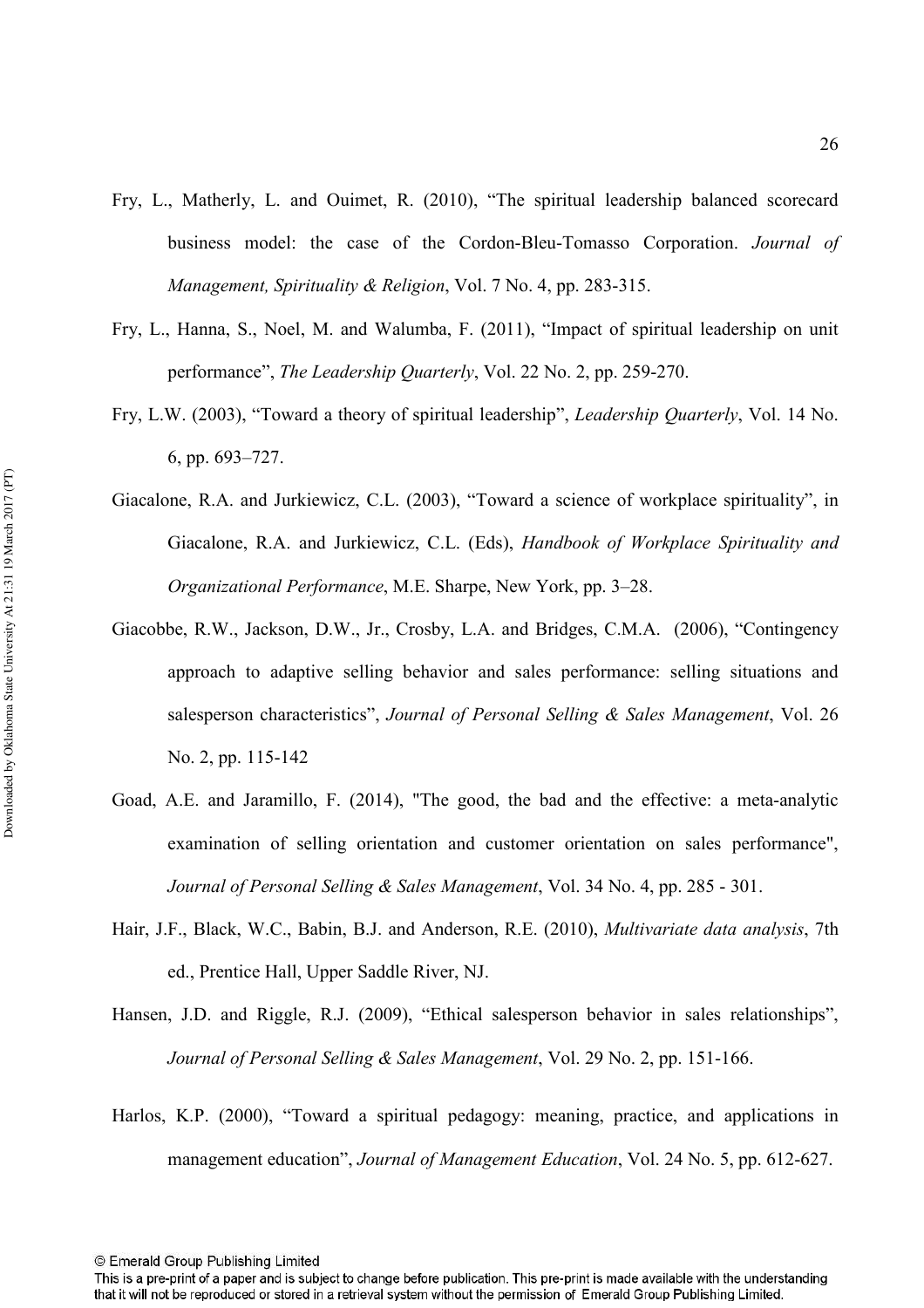- Hawley, J. (1993), *Reawakening the spirit in work: the power of dharmic management, Berrett-*Koehler, San Francisco.
- Hayes, A.F. (2013), *Introduction to mediation, moderation and conditional analysis a* regression based approach, The Gilford Press, New York, NY.
- Hernandez, M. (2012), "Toward an understanding of the psychology of stewardship", Academy *of Management Review, Vol. 37 No. 2, pp. 172-193.*
- Hill, P.C., Pargament, K.I., Hood, R.W., Jr., Mccullough, M.E. , Swyers, J.P., Larson, D.B. and Zinnbauer, B.J. (2000), "Conceptualizing religion and spirituality: points of commonality, points of departure", *Journal of Theory of Social Behavior*, Vol. 30 No. 1, pp. 51–77.
- Hunt, S.D. (2002), *Foundations of marketing theory: toward a general theory of marketing, M.* E. Sharpe, Armonk, NY.
- Jaramillo, F. and Grisaffe, D.B. (2009), "Does customer orientation impact objective sales performance?", *Journal of Personal Selling & Sales Management*, Vol. 29 No. 2, pp. 167–178.
- Jaramillo, F., Ladik, D.M., Marshall, G.W. and Mulki, J.P. (2007), "A meta-analysis of the relationship between sales orientation–customer orientation (SOCO) and salesperson job performance", *Journal of Business & Industrial Marketing*, Vol. 22 No. 5, pp. 302–310.
- Jensen, M.C. (1994), "Self interest, altruism, incentives, and agency theory", *Journal of Applied Corporate Finance*, Vol. 7 No. 2, pp. 40-45.
- Jurkiewicz, C. L. and Giacalone, R. A. (2004), "A value framework for measuring the impact of workplace spirituality on organizational performance", *Journal of Business Ethics*, Vol. 49 No. 2, pp. 129-142.

This is a pre-print of a paper and is subject to change before publication. This pre-print is made available with the understanding that it will not be reproduced or stored in a retrieval system without the permission of Emerald Group Publishing Limited.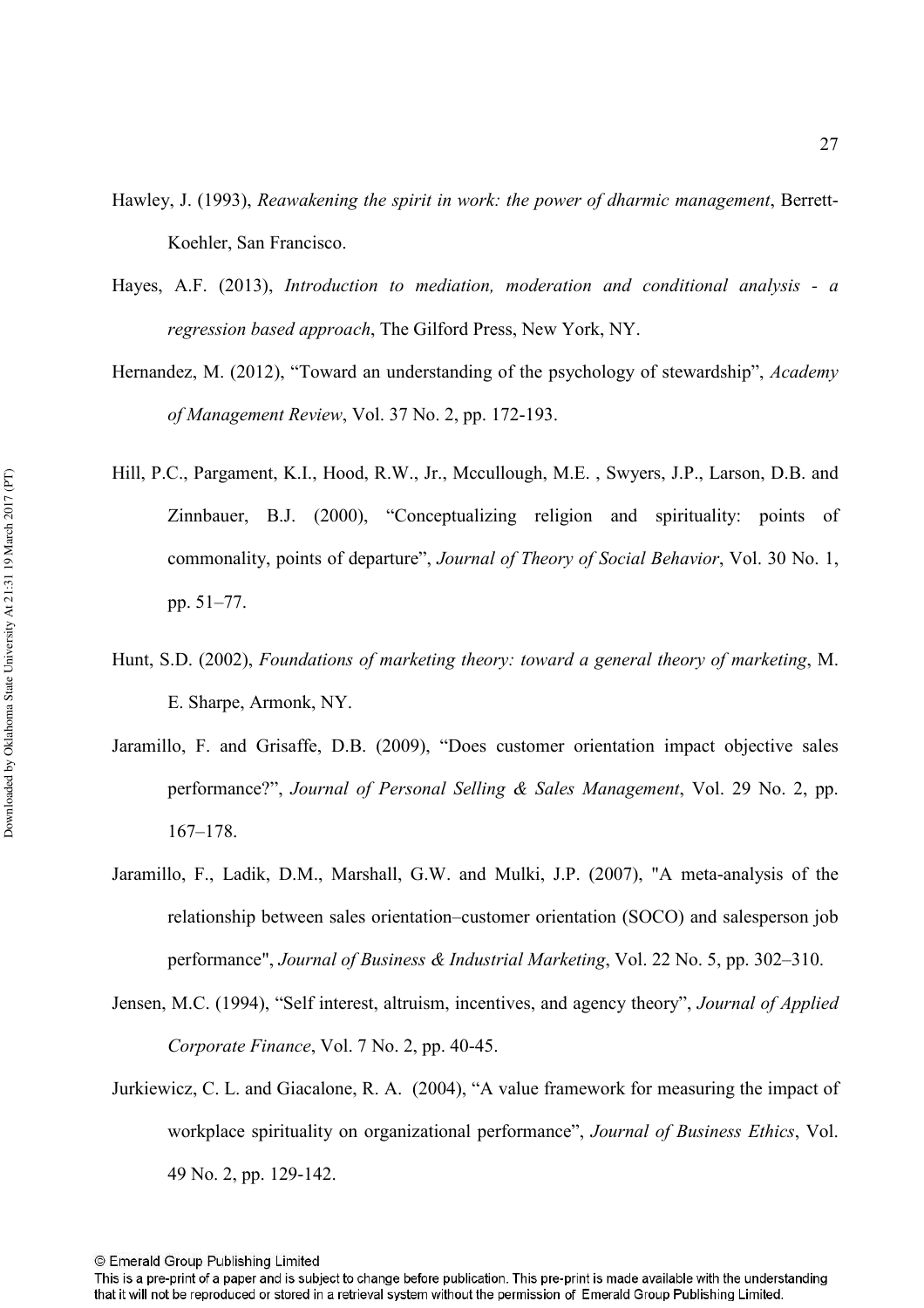- Kapuscinski, A.N. and Masters, K.S. (2010), "The current status of measures of spirituality: a critical review of scale development", *Psychology of Religion and Spirituality*, Vol. 2 No. 4, pp. 191-205.
- Keillor, B.D., Parker, R.S. and Pettijohn, C. E. (2000), "Relationship-oriented characteristics and individual salesperson performance", *Journal of Business & Industrial Marketing*, Vol. 15 No. 1, pp. 7–22.
- Kelley, S.W. (1992), "Developing customer orientation among service employees", *Journal of the Academy of Marketing Science, Vol. 20 No. 1, pp. 27-36.*
- Kim, S.H. (2010), "The effect of emotional intelligence on salesperson's behavior and customers' perceived service quality", *African Journal of Business Management*, Vol. 4 No. 11, pp. 22432253.
- Komala, K. and Ganesh, L.S. (2007), "Individual spirituality at work and its relationship with job satisfaction and burnout: an exploratory study among health care professionals", The *Business Review, Vol. 7 No. 1, pp. 124–129.*
- Konz, G.N.P. and Ryans, F.X. 1999, "Maintaining an organizational spirituality: no easy task", *Journal of Organizational Change Management, Vol. 12 No. 3, pp. 200-210.*
- Kosloff, S., Landau, M.J., Sullivan, D. and Greenberg, J. (2008), "A terror management perspective on the quiet ego and the loud ego: implications of ego volume control for personal and social well-being", in Wayment, H.A. and Bauer, J.J. (Eds), *Transcending* Self Interest, 1st. ed., American Psychological Association, Washington D.C., pp. 33-42.
- Krishnakumar, S. and Neck, C.P. (2002), "The 'what', 'why' and 'how' of spirituality in the workplace", *Journal of Managerial Psychology*, Vol. 17 No. 3, pp. 153-164.

This is a pre-print of a paper and is subject to change before publication. This pre-print is made available with the understanding that it will not be reproduced or stored in a retrieval system without the permission of Emerald Group Publishing Limited.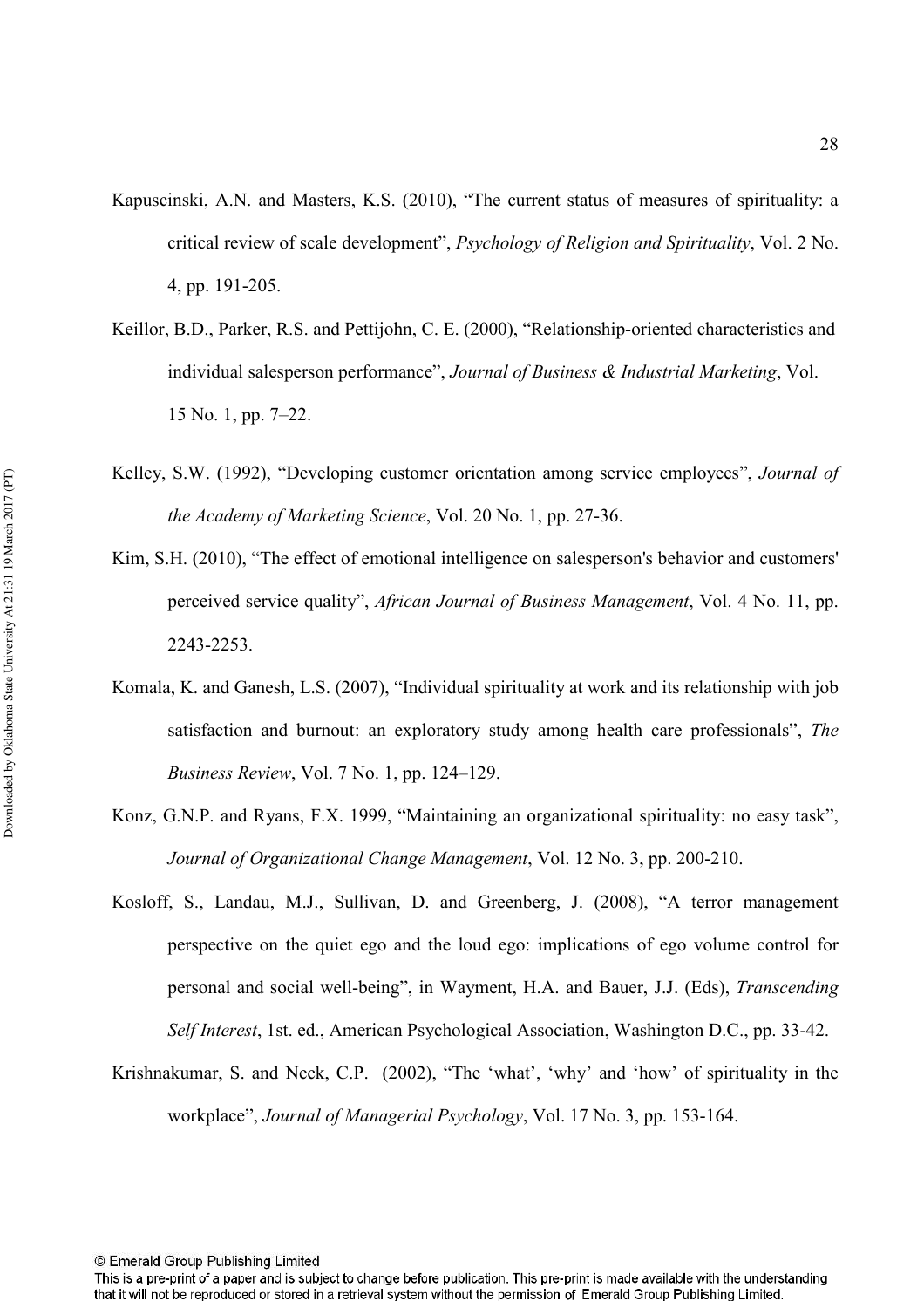- Leary, M.R. (2004), The curse of the self Self-awareness, egotism, and the quality of human *life*, Oxford University Press, New York, NY.
- Lindell, M.K., and Whitney, D.J. (2001), "Accounting for common method variance in cross sectional research designs", *Journal of Applied Psychology*, Vol. 86 No. 1, pp. 114–121.
- MacKenzie, S.B., Podsakoff, P. and Ahearne, M. (1998), "Some possible antecedents and consequences of in-role and extra-role salesperson performance", *Journal of Marketing*, Vol. 62 No. 3, pp. 87-98.
- Malhotra, N.K., Kim, S.S. and Patil, A. (2006), "Common method variance in IS research: a comparison of alternative approaches and a reanalysis of past research", *Management* Science, Vol. 52 No. 12, 1865-1883.
- Maslow, A.H. (1971), *The farther reaches of human* nature, The Viking Press, New York, NY.
- McGhee, P. and Patricia, G. (2008), "Spirituality and ethical behavior in the workplace", Electronic Journal of Business Ethics and Organization Studies, Vol. 13 No. 2, pp. 61-69.
- Moberg, D.O. (2002), "Religion and spirituality", *Social Compass*, Vol. 49 No. 1, pp. 133-138.
- Neal, J. (2000), "Work as service to the divine: giving our gifts selflessly and with joy", *American Behavioral Scientist, Vol. 43 No. 8, pp. 1316-1333.*
- Overell, S. (2008), "Inwardness: The rise of meaningful work", *Provocation Series*, Vol. 4 No. 2, available at http://www.theworkfoundation.com/assets/docs/publications/32\_inwardness\_ final.pdf (accesseed 10 October, 2014).
- Pawar, B.S. (2009), "Some of the recent organizational behavior concepts as precursors to workplace spirituality", *Journal of Business Ethics*, Vol. 88 No. 2, pp. 245-261.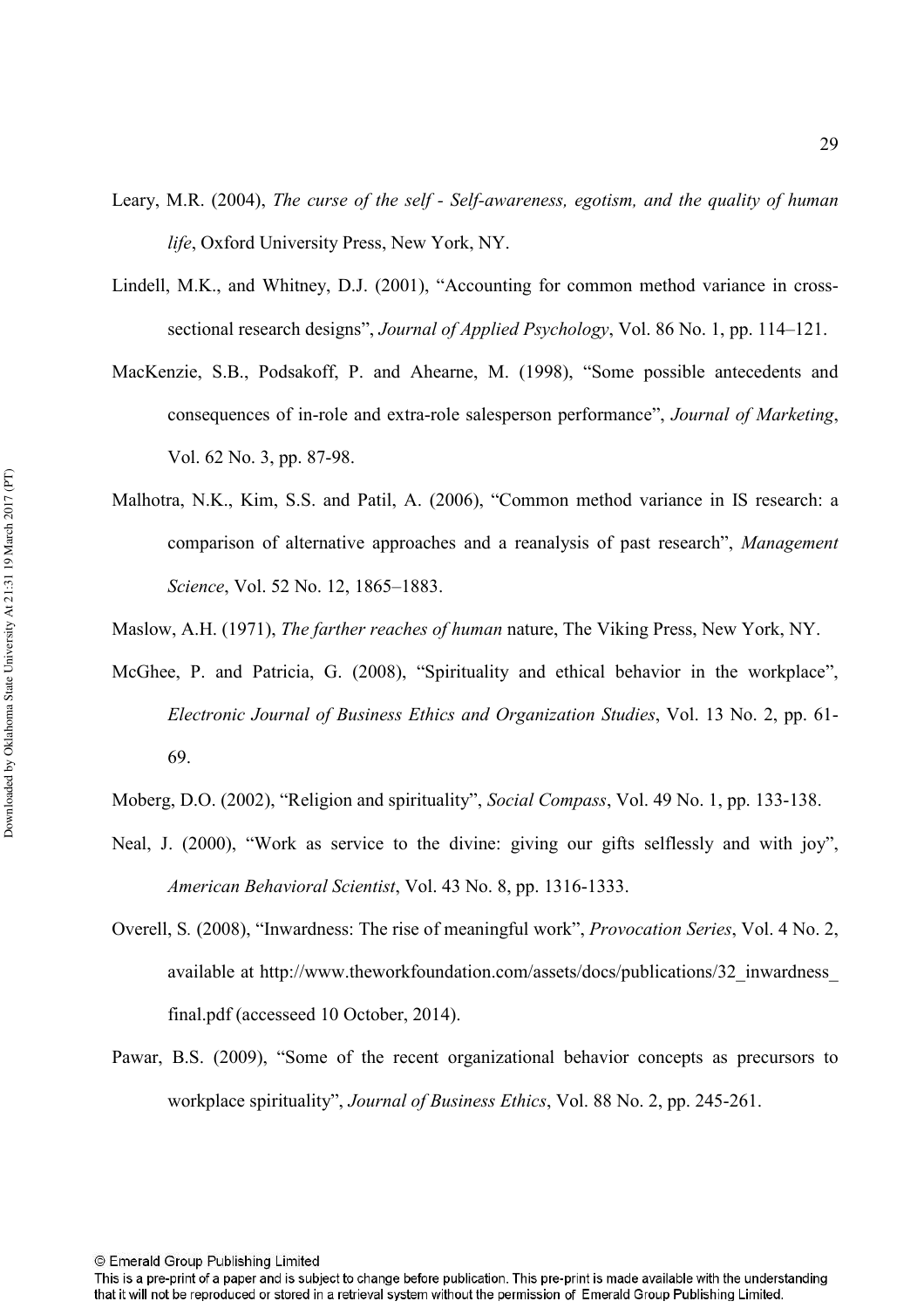- Pandey, A., Gupta, R.K. and Arora, A.P. (2009), "Spiritual climate of business organizations and its impact on customers experience", *Journal of Business Ethics*, Vol. 88 No. 2, pp. 313-332.
- Piedmont, R.L. (1999), "Does spirituality represent the sixth factor of personality? spiritual transcendence and the five-factor model", *Journal of Personality*, Vol. 67 No. 6, pp. 985– 1013.
- Ping, R.A. (2009), "Is there any way to improve Average Variance Extracted (AVE) in a Latent Variable (LV) X (Revised)", available at http://home.att.net/~rpingjr/ImprovAVE1.doc (accessed 7 May, 2014).
- Podsakoff, P.M. and Organ, D.W. (1986), "Self-reports in organizational research: problems and prospects", *Journal of Management*, Vol. 12 No. 4, pp. 531-543.
- Powers, C., Nam, R.K, Rowatt, W.C. and Hill, P. C. (2007), "Associations between humility, spiritual transcendence, and forgiveness", Research in the Social Scientific Study of *Religion*, Vol. 18, 74-94.
- Richardson, H.A., Simmering, M.J. and Sturman, M.C. (2009), "A tale of three perspectives: examining post hoc statistical techniques for detection and correction of common method variance", *Organizational Research Methods*, Vol. 12 No. 4, pp. 762–800.
- Roman, S. and Iacobucci, D. (2010), "Antecedents and consequences of adaptive selling confidence and behavior: a dyadic analysis of salespeople and their customers", *.*  of the Academy of Marketing Science, Vol. 38 No. 3, pp. 363-382.
- Rosso, B.D., Dekas, K.H. and Wrzesniewski, A. (2010), "On the meaning of work: a theoretical integration and review", *Research in Organizational Behavior*, Vol. 30, pp. 91–127.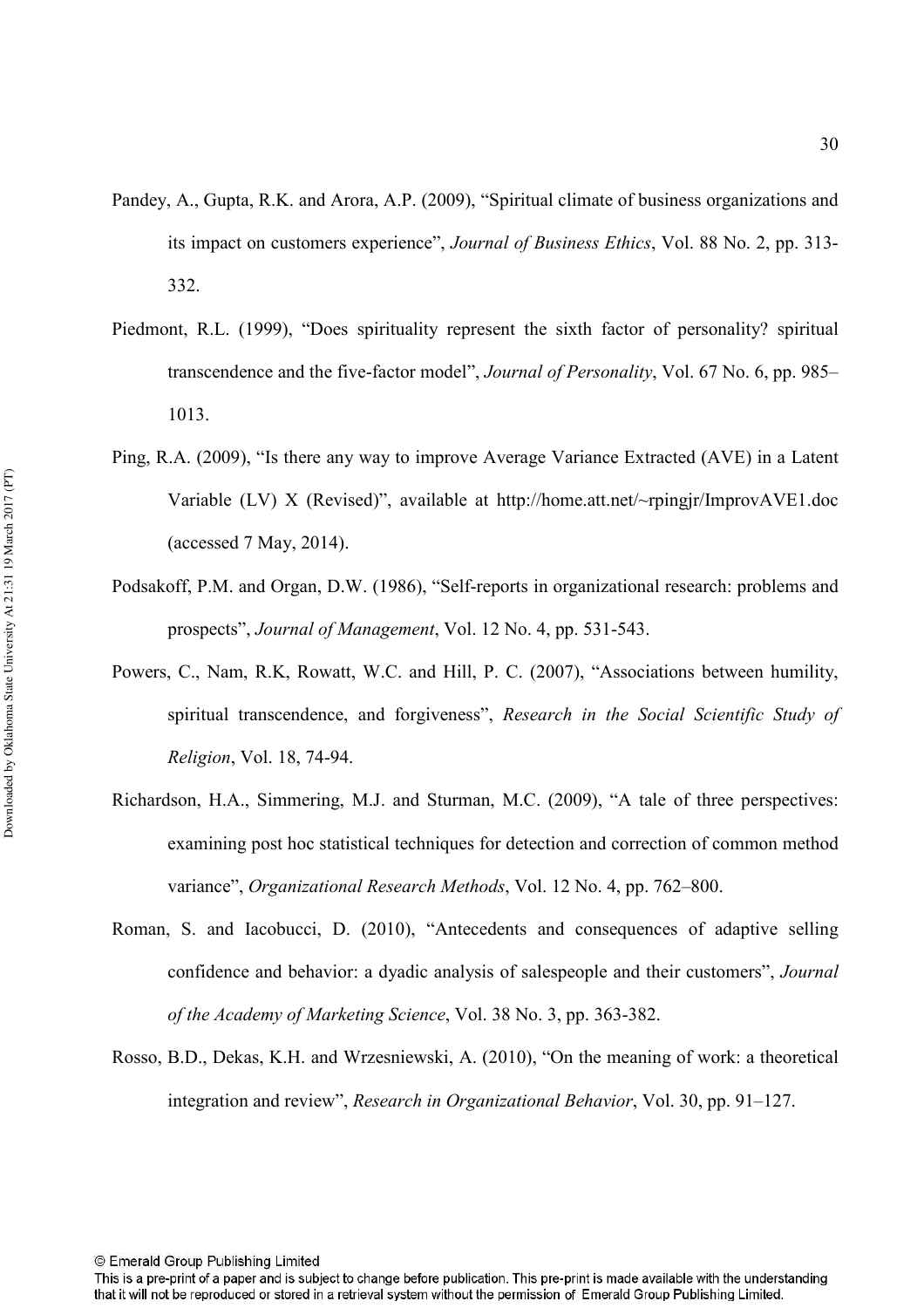- Sagiv, L. and Schwartz, S.H. (2000), "Value priorities and subjective well-being: direct relations and congruity effects", *European Journal of Social Psychology*, Vol. 30 No. 2, pp. 177-198.
- Saxe, R. and Weitz, B. A. (1982), "The SOCO scale: a measure of the customer orientation of salespeople", *Journal of Marketing Research*, Vol. 19 No. 3, pp. 343–351.
- Schwepker, C.H., Jr. (2003), "Customer-oriented selling: a review, extension, and directions for future research", *Journal of Personal Selling & Sales Management*, Vol. 23 No. 2, pp. 151–171.
- Seligman, M.E. (1999), "The APA 1998 annual report the presidential address", *American Psychologist*, Vol. 54 No.8, pp. 559-562.
- Sen, A. (2002), *Rationality and freedom*, The Belknap Press of Harvard University Press, Cambridge, MA.
- Shaver, R. (2010), "Egoism", in Zalta, E.N. (Ed.), *The Stanford encyclopaedia of philosophy*, Winter ed., Stanford University, Stanford, CA.
- Shrive, F.M., Stuart, H., Quan, H. and Ghali, WA. (2006), "Dealing with missing data in a multi-question depression scale: a comparison of imputation methods", *BMC Medical Research Methodology*, Vol. 6 No. 1, pp. 1-10.
- Singh, R. and Singh, R. (2012), "Karma orientation in boundary spanning sales employees: a conceptual framework and research propositions", *Journal of Indian Business Research*, Vol. 4 No. 3, pp. 140-157.
- Sobel, M.E. (1982) "Asymptotic intervals for indirect effects in structural equations models" in Leinhart, S. (Ed.), *Sociological methodology*, Jossey-Bass, San Francisco, pp. 290-312.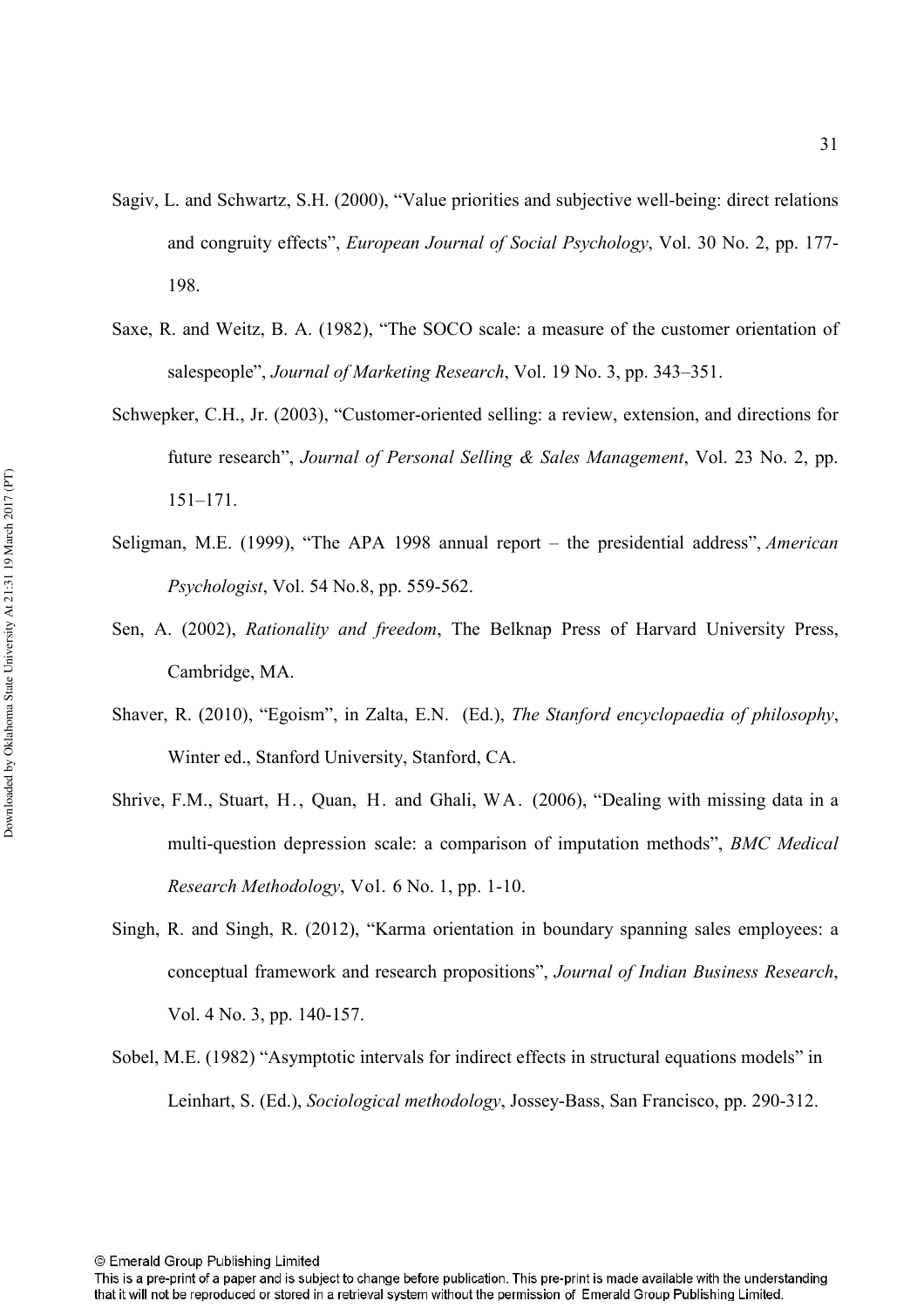- Spiro, R.L. and Weitz, B.A. (1990), "Adaptive selling: conceptualization, Measurement, and nomological validity", *Journal of Marketing Research*, Vol. 27 No. 1, pp. 61-69.
- Stock, R.M. and Hoyer, W.D. (2005), "An attitude-behavior model of salespeople's customer orientation", *Journal of the Academy of Marketing Science*, Vol. 33 No. 4, pp. 536–552.
- Sullivan, S.C. (2006), "The work-faith connection for low-income mothers: a research note", *Sociology of Religion, Vol. 67 No. 1, pp. 99–108.*
- Thomas, K.W. 2009, *Intrinsic motivation at work: what really drives engagement*, 2nd ed., Berrett-Koehler, San Francisco.
- Thomas, K.W. and Velthouse, B.A. (1990), "Cognitive elements of empowerment: an "interpretive" model of intrinsic task motivation", *Academy of Management Review*, Vol. 15 No. 4, pp. 666-681.
- Terho, H., Eggert, A., Haas, A. and Ulaga, W. (2015), "How sales strategy translates into performance: the role of salesperson customer orientation and valuebased selling", Industrial Marketing Management, Vol. 45, pp. 12–21.
- Thakor, M.V. and Joshi, A.W. (2005), "Motivating salesperson customer orientation: insights from the job characteristics model", *Journal of Business Research*, Vol. 58 No. 2, pp. 584–592.
- Underwood, L.G. 2006, "Ordinary spiritual experience: qualitative research, interpretive guidelines, and population distribution for the daily spiritual experience scale",  *for the Psychology of Religion, Vol. 28 No. 1, pp. 181-218.*
- Vaill, P.V. 1998, *Spirited leading and learning: Process wisdom for a new age, Jossey-Bass, San* Francisco.

This is a pre-print of a paper and is subject to change before publication. This pre-print is made available with the understanding that it will not be reproduced or stored in a retrieval system without the permission of Emerald Group Publishing Limited.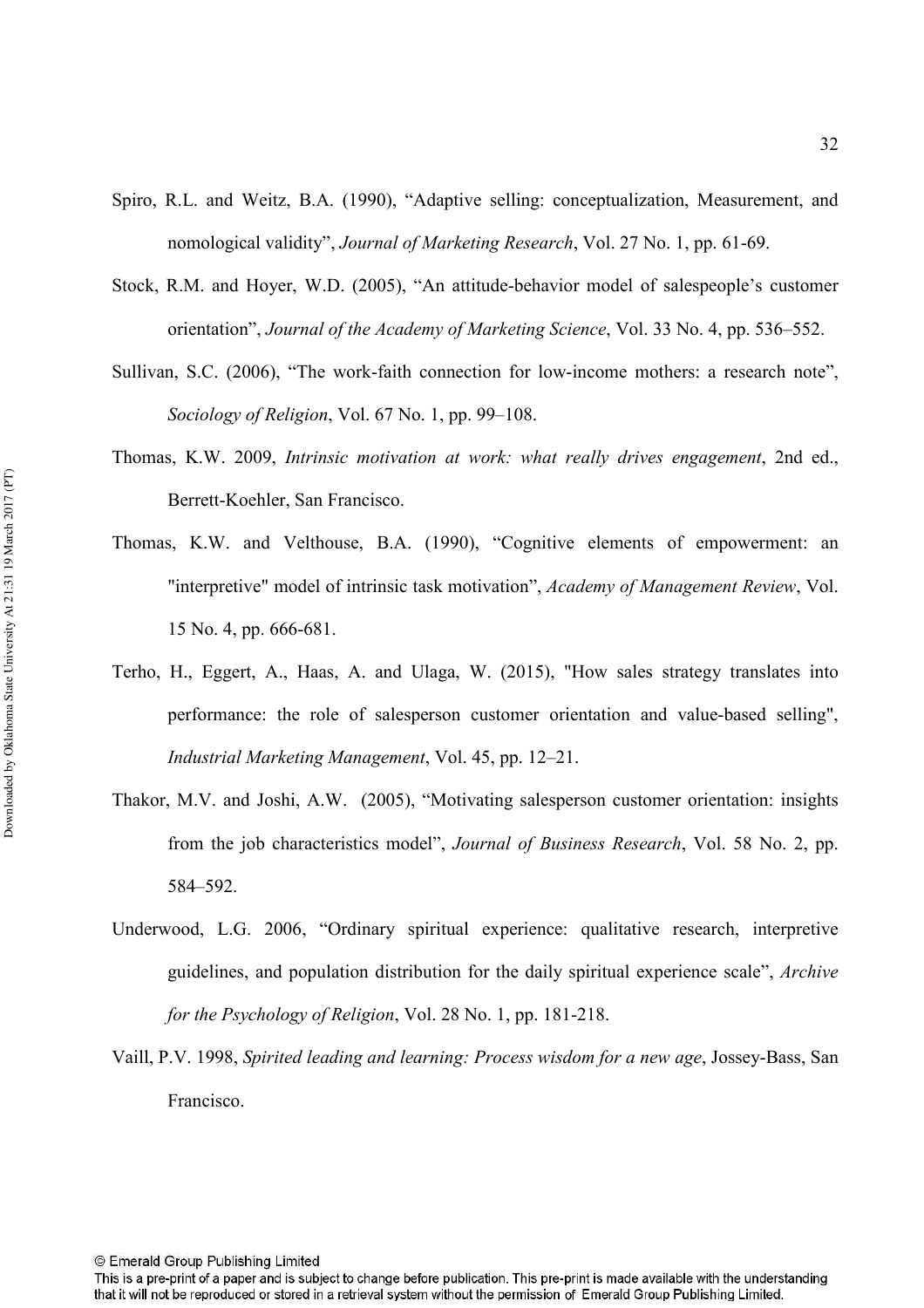- Waldron, W.S. (2003), "Common ground, common cause: Buddhism and science on the afflictions of identity", in Wallace, B.A. (Ed.), *Buddhism and science*, Columbia University Press, New York, pp. 145191.
- Wayment, H.A., Bauer, J.J. and Sylaska, K. (2015), "The quiet ego scale: measuring the compassionate self-identity", *Journal of Happiness Studies*, Vol. 16 No. 4, pp. 999-1033.
- Weitz, B.A., Sujan, H. and Sujan, M. (1986), "Knowledge, motivation and adaptive behavior: a framework for improving selling effectiveness", *Journal of Marketing*, Vol. 50 No. 4, pp. 174-191.
- Williams, M.R. (1998), "The influence of salespersons' customer orientation on buyer-seller relationship development", *Journal of Business & Industrial Marketing*, Vol. 13 No. 3, pp. 271-287.
- Willingham, R. (2006), The inner game of selling: Mastering the hidden forces that determine *your success*, Free Press, New York, NY.
- Wrzesniewski, A., McCauley, C.R., Rozin, P. and Schwartz, B. (1997), "Jobs, careers and callings: people's relations to their work", *Journal of Research in Personality*, Vol. 31 No. 1, pp. 21-33.
- Wrzesniewski, A., Dutton, J.E. and Debebe, G. (2003), "Interpersonal sense making and the meaning of work", in Kramer, R.M. and Staw, B.M. (Eds), *Research in Organizational Behavior*, Vol. 25, Elsevier, pp. 93–135.
- Zinnbauer, B.J., Pargament, K.I. and Scott, A.B. (1999), "The emerging meanings of religiousness and spirituality: problems and prospects", *Journal of Personality*, Vol. 67 No. 6, pp. 889–919.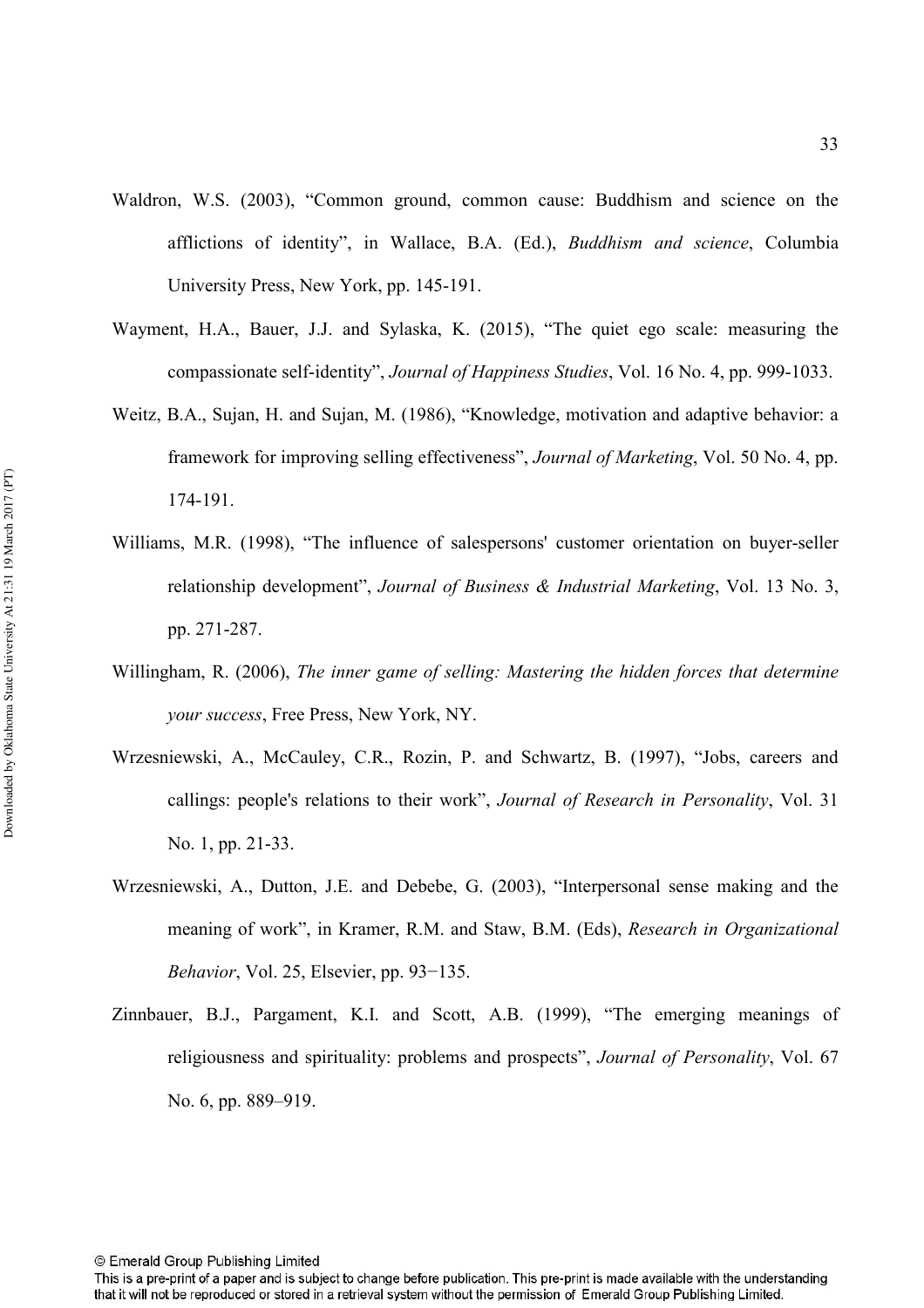#### **FIGURE 1**



#### **MEDIATION MODEL**

\*\*\* indicates significance at P <.001 (Two-tailed)

© Emerald Group Publishing Limited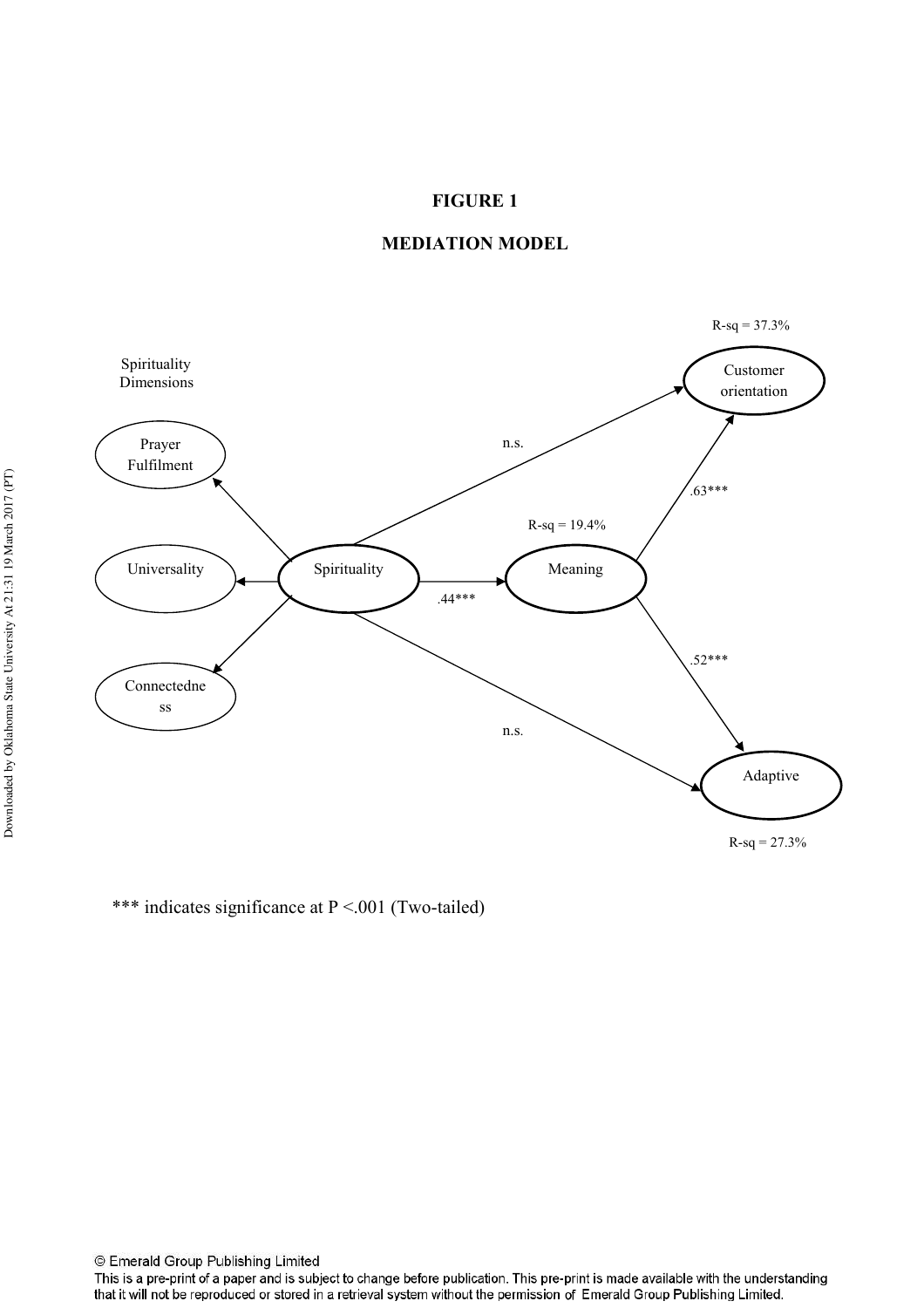#### **TABLE 1**

| Variables                                  | 1             | $\overline{2}$   | 3              | $\overline{4}$ |
|--------------------------------------------|---------------|------------------|----------------|----------------|
| 1. Individual Spirituality                 | 1.00          | $.43***$ $(.19)$ | $.23*(.05)$    | $.23*(.05)$    |
| 2. Meaningful Work                         | $.43***(.19)$ | 1.00             | $.56***(.31)$  | $.46***$ (.21) |
| 3. Customer Orientation                    | $.23*(.05)$   | $.56***(.31)$    | 1.00           | $.53***$ (.28) |
| 4. Adaptive Selling Behavior               | $.23*(.05)$   | $.46***$ (.21)   | $.53***$ (.28) | 1.00           |
| <b>Average Variance Extracted</b><br>(AVE) | .62           | .38              | .34            | .47            |
| Means                                      | 4.02          | 4.39             | 6.47           | 6.40           |
| <b>Std. Deviations</b>                     | .77           | .59              | .56            | .67            |
| No. of Items                               | 6             | 5                | 7              | 4              |

#### **AMEASURE CORRELATIONS AND DESCRIPTIVE STATISTICS**

<sup>a</sup>Reported Measure correlations are coefficients from confirmatory factor analysis (CFA). \*\*\* and \* indicates significance, respectively, at .001 and .05 level (two-tailed).

Numbers in parentheses () are shared variances

Variables No. 1-2 and 3-4 were measured, respectively, on 5-point and 7-point Likert scale.

This is a pre-print of a paper and is subject to change before publication. This pre-print is made available with the understanding that it will not be reproduced or stored in a retrieval system without the permission of Emerald Group Publishing Limited.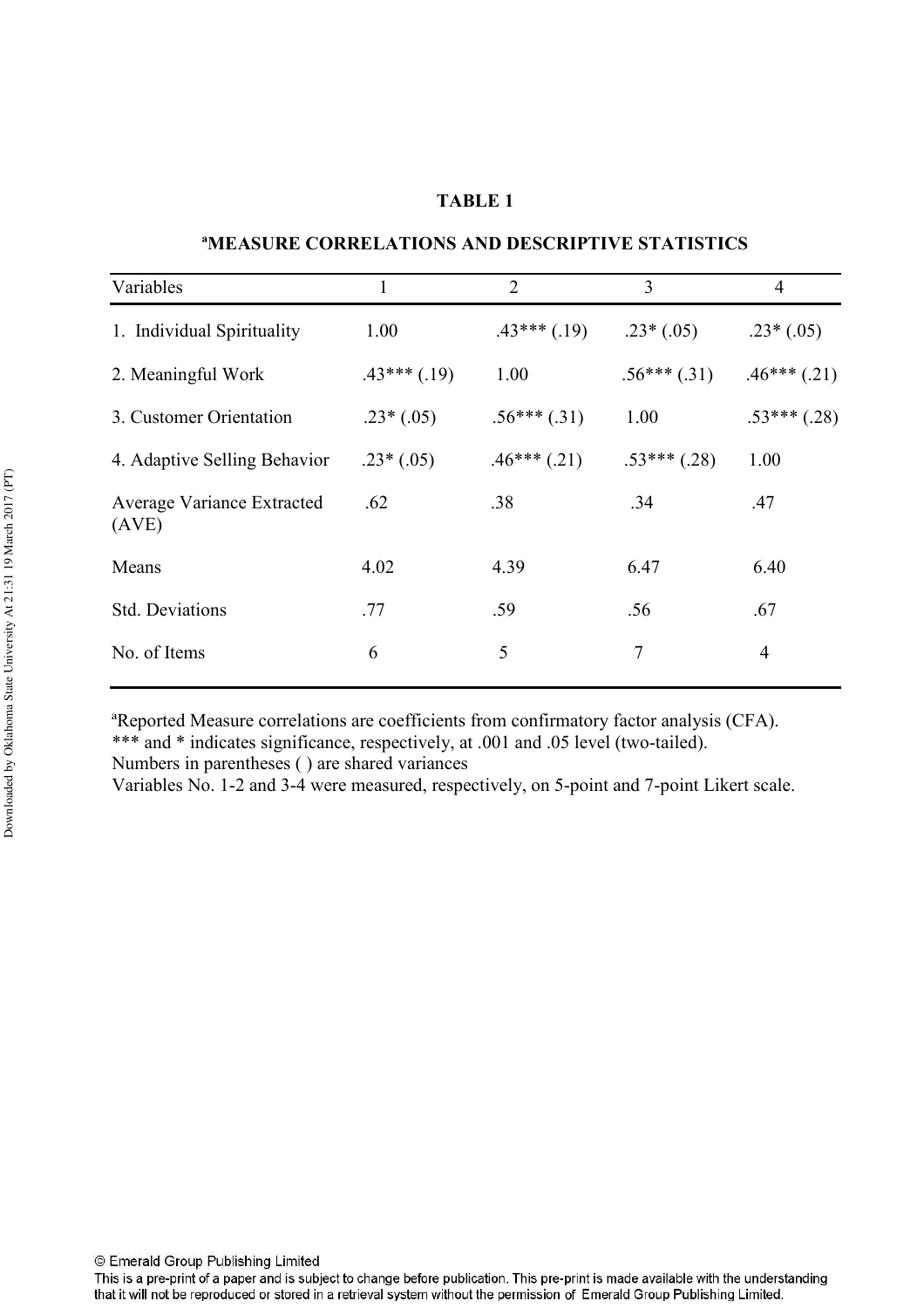#### **TABLE 2**

#### **SUMMARY OF STANDARDIZED DIRECT AND INDIRECT EFFECTS**

| <b>Hypothesis</b>                                                               | Effect | CI <sub>low</sub> | $Cl_{\text{high}}$ | Support?       |
|---------------------------------------------------------------------------------|--------|-------------------|--------------------|----------------|
| Direct Effects (SEM with Bootstrap)                                             |        |                   |                    |                |
| $Spirituality \rightarrow$ Customer Orientation                                 | $-.06$ | $-.65$            | .52                | N <sub>0</sub> |
| Spirituality $\rightarrow$ Adaptive Selling Behavior                            | .00.   | $-.69$            | .51                | N <sub>0</sub> |
| Indirect Effects (SEM with Bootstrap)                                           |        |                   |                    |                |
| <b>Between Spirituality and Customer</b><br>Orientation through Meaningful Work | $.28*$ | .11               | 2.16               | Yes            |
| Between Spirituality and Adaptive<br>Selling Behavior through Meaningful Work   | $.23*$ | .07               | 1.91               | Yes            |

 $*_{p<.05}$ 

This is a pre-print of a paper and is subject to change before publication. This pre-print is made available with the understanding that it will not be reproduced or stored in a retrieval system without the permission of Emerald Group Publishing Limited.